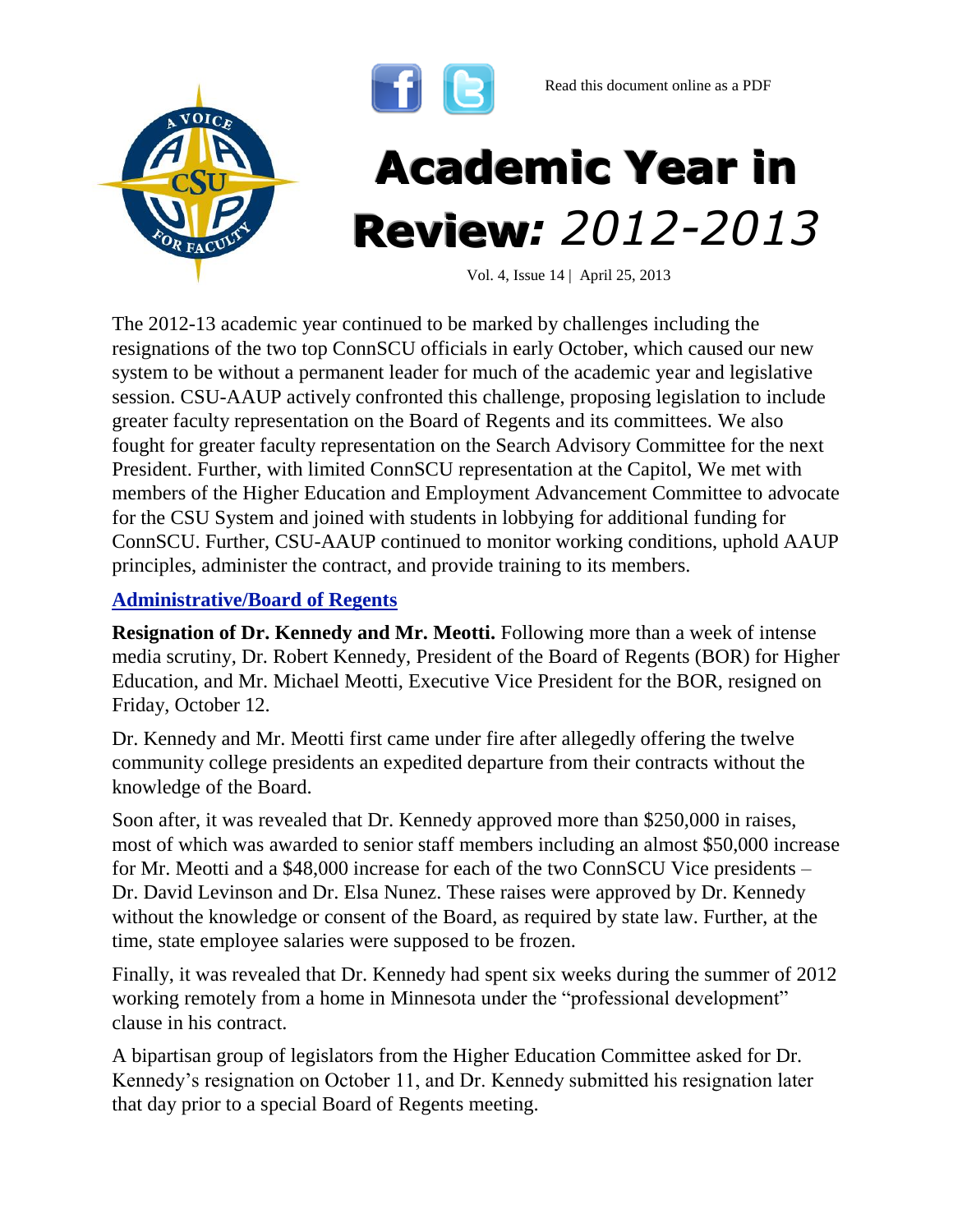At that special meeting, a Special Committee on Administration was appointed (Naomi Cohen, chair; Yvette Melendez, and Michael Pollard) "to gather information to formulate the policies and procedures necessary to govern the Board's decision making process regarding compensation – including the salary adjustments –and other administrative matters" [\(BOR Statement\)](http://www.ct.edu/newsroom/president_suspends_all_salary_adjustments_chairman_forms_special_committee).

Further, the BOR voted to recommend Philip Austin to Governor Dannel P. Malloy as Interim President of the Board. "Austin previously served as the president of the University of Connecticut from 1996 through 2007, and again as interim president in 2010 and 2011. Austin will serve as interim president until a permanent president is selected" (Read full press release [here\)](http://www.ct.edu/newsroom/board_of_regents_recommends_philip_e._austin_to_gov._malloy_as_interim_pres). The Governor accepted the Board's recommendation and appointed Dr. Austin.

As news of the improper raises awarded to senior staff in the ConnSCU offices was reported, CSU-AAUP leaders began to craft op-eds and letters to the editor in reaction to this news. With the assistance and guidance of CSU-AAUP staff, several op-eds were printed in the student newspapers as well as *The Hartford Courant*. Julian Madison's piece was published in *The Hartford Courant* on October 15.

# [Tired Of Higher Ed 'Fat Cats' Failing Faculty, Students](http://articles.courant.com/2012-10-15/news/hc-op-madison-connecticut-university-regents-reap--20121015_1_college-boards-higher-education-college-faculty)

According to a press release from the ConnSCU office, the Board of Regents met on October 25 and approved the contract of Interim President Dr. Philip Austin at a salary of \$340,000 a year, the same as Dr. Kennedy. However, the contract does not include the additional benefits that Kennedy received, which amounted to an additional \$100,000 or more of compensation. Dr. Austin's contract can be viewed [here.](http://www.ctregents.org/files/pdfs/BOR-Austin-Agreement.pdf)

At the same meeting, the Board of Regents voted to reinstate the \$48,000 stipends for Drs. Levinson and Nunez for serving as Vice Presidents for ConnSCU. Dr. Levinson, who also serves as President at Norwalk Community College, has been performing the dual role since January 2012. Dr. Nunez, who also serves as President at Eastern Connecticut State University has been serving in both roles since April 2012.

State law requires the Board of Regents to have a Vice President for the Community Colleges and a Vice President for the Connecticut State Universities. The administration has argued that by allowing Levinson and Nunez to take on additional responsibilities of a Vice President for \$48,000 is a more cost effective way to satisfy the state law.

In approving the \$48,000 stipends, the Chair of the BOR Special Committee on Administration, Naomi Cohen, noted that the "the increases in pay for Levinson and Nunez has been brought to the board earlier, discussed and approved in the appropriate manner" (*[Hartford Courant](http://www.courant.com/news/education/hc-board-of-regents-meet-20121025,0,3268832.story)*, 10/25/12*).* 

**Search for BOR President.** Following Dr. Kennedy's resignation and appointment of Dr. Austin as Interim President, there was immediate discussion regarding the search for the next BOR President. The Faculty Advisory Committee requested that a community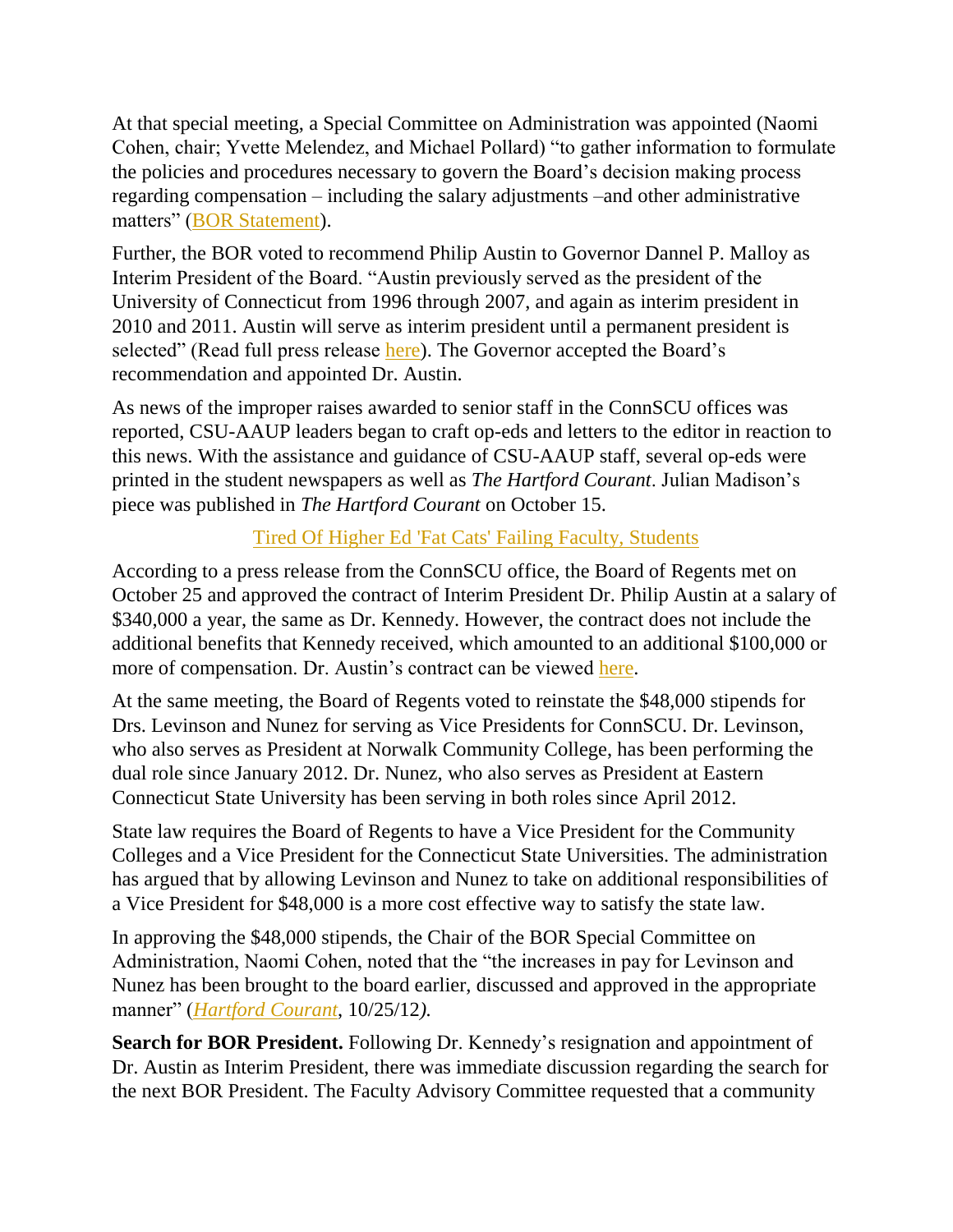college member of the FAC (or a FAC designee) and a state university member of the FAC (or a FAC designee) be appointed to the search committee. In addition, the FAC asked to review the credentials and interview the finalists, so that the FAC could make a recommendation to its designated members on the search committee.

That request was sent in early November by the FAC and endorsed by CSU-AAUP. At its November BOR meeting, the BOR authorized Chairman Robinson to appoint the search committee for a new president, which consisted of Mr. Robinson as Chair, along with Board members [Michael Fraser,](http://www.ctpost.com/?controllerName=search&action=search&channel=local&search=1&inlineLink=1&query=%22Michael+Fraser%22) [Richard Balducci,](http://www.ctpost.com/?controllerName=search&action=search&channel=local&search=1&inlineLink=1&query=%22Richard+Balducci%22) [Rene Lerer,](http://www.ctpost.com/?controllerName=search&action=search&channel=local&search=1&inlineLink=1&query=%22Rene+Lerer%22) [Matt Fleury,](http://www.ctpost.com/?controllerName=search&action=search&channel=local&search=1&inlineLink=1&query=%22Matt+Fleury%22) [Nick](http://www.ctpost.com/?controllerName=search&action=search&channel=local&search=1&inlineLink=1&query=%22Nick+Donofrio%22)  [Donofrio,](http://www.ctpost.com/?controllerName=search&action=search&channel=local&search=1&inlineLink=1&query=%22Nick+Donofrio%22) [Naomi Cohen,](http://www.ctpost.com/?controllerName=search&action=search&channel=local&search=1&inlineLink=1&query=%22Naomi+Cohen%22) [Yvette Melendez](http://www.ctpost.com/?controllerName=search&action=search&channel=local&search=1&inlineLink=1&query=%22Yvette+Melendez%22) and [Merle Harris.](http://www.ctpost.com/?controllerName=search&action=search&channel=local&search=1&inlineLink=1&query=%22Merle+Harris%22)

On December 28, the BOR's Search Committee (RSC) announced the members of the Systemwide Advisory Committee (SAC). The SAC provides input and suggestions to the RSC regarding the selection of a new president. The Regents' Search Committee and the Systemwide Advisory Committee met on December 20, 2012 with the search contracted consultants. For more information, including a list of individuals serving on the Systemwide Advisory Committee, click [here.](http://www.ct.edu/newsroom/presidential_search_committee_announces_advisory_search_committee_members_t)

On March 14, the Search Committee of the Board of Regents for Higher Education announced three finalists for the position of president. The finalists are Dr. Jack R. Warner, CEO, South Dakota Board of Regents; Dr. Gregory Gray, Chancellor, Riverside Community College District; and Dr. Jay Kahn, Interim President, Keene State College. The resumes of the finalists can be viewed [here.](http://www.ct.edu/regents/president-search#finalists)

**Mission/Vision for ConnSCU**. When the merger of the governing boards of CSU, the Community Colleges, and Charter Oak State College was first proposed in 2011, one of the strongest concerns expressed by students and faculty was the preservation of the unique missions of the three institutions. To alleviate these concerns, the final law included a requirement for the Board of Regents to develop and implement a plan for maintaining the distinct missions of each constituent system. The BOR approved a plan at its December 20, 2011 meeting that would require the BOR, Councils of Presidents, Student Advisory Committee, and Faculty Advisory Committee to seek consensus on the three mission statements to have them approved at the October 2012 BOR meeting (see plan [here\)](http://www.ct.edu/images/uploads/BORHE_Agenda_Packet_122011.pdf).

However, at its May 17, 2012 meeting, the BOR formed a Strategic Planning Committee which met once in July and again in early September. At the BOR September 25, 2012 meeting, the Strategic Planning Committee shared its vision, mission, and associated goals of the ConnSCU System, which was approved by the BOR. The ConnSCU Mission does not contain separate and distinct missions for CSU, the Community Colleges, and Charter Oak State College, nor were the Faculty Advisory Committee or Student Advisory Committee consulted in the development of this statement.

On March 7, 2013, all of the CSU Professors distributed an [open letter](http://ctmirror.org/sites/default/files/documents/March%207.pdf) regarding the mission statement adopted by the Board of Regents. Concern over the ConnSCU Vision,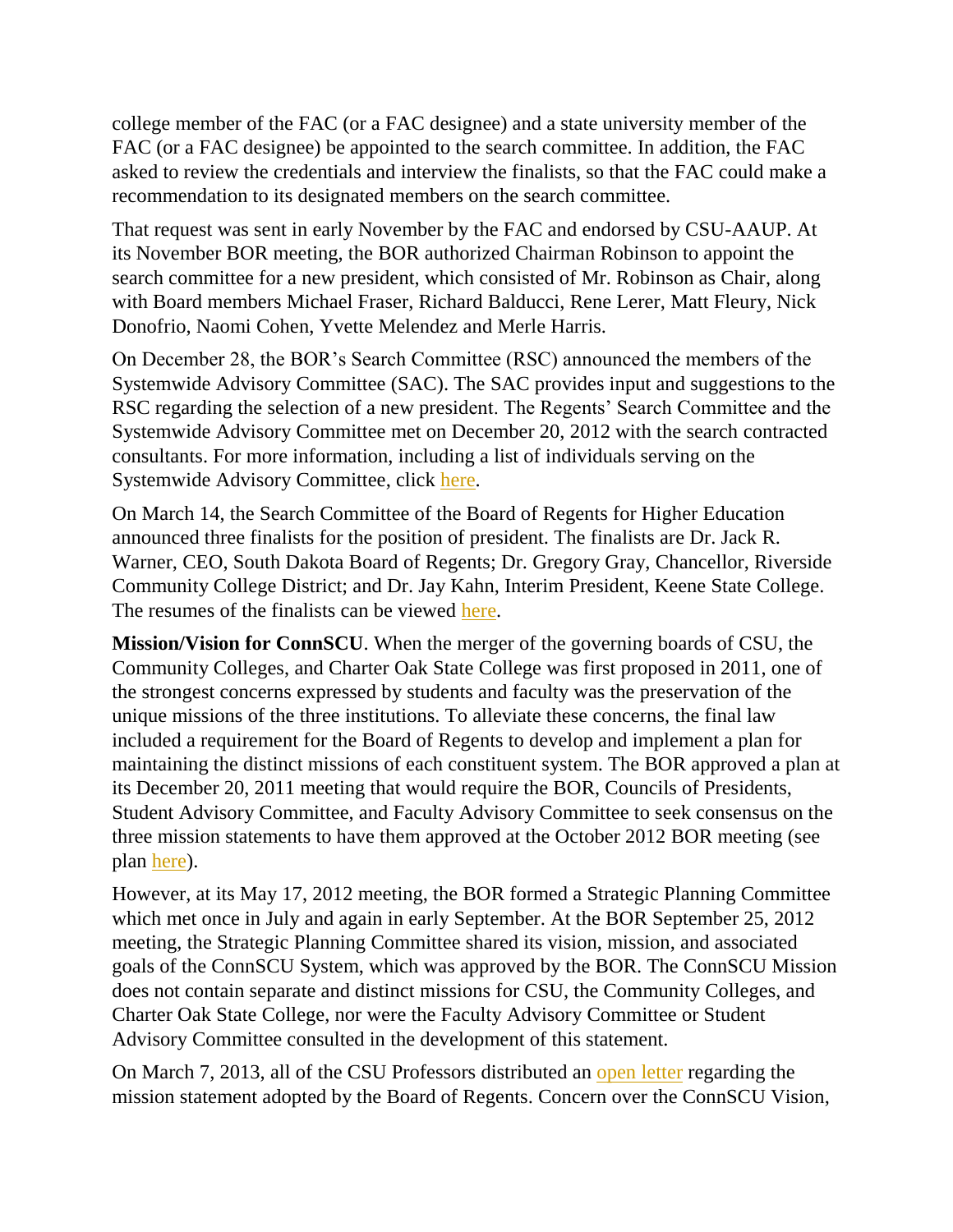Mission, and Goals statement has also been raised in the [Faculty Advisory Committee's](http://www.csuaaup.org/wp-content/uploads/2013/03/FACTestimonyHEComm.docx)  [report](http://www.csuaaup.org/wp-content/uploads/2013/03/FACTestimonyHEComm.docx) to the Higher Education Committee and [CSU-AAUP's](http://www.cga.ct.gov/2013/HEDdata/Tmy/2013SB-00844-R000228-Vijay%20Nair,%20CCSU-AAUP%20President-TMY.PDF) [testimony](http://www.cga.ct.gov/2013/HEDdata/Tmy/2013SB-00844-R000228-Vijay%20Nair,%20CCSU-AAUP%20President-TMY.PDF) to the Higher Education Committee. For more on the letter, please see *[The Connecticut Mirror](http://www.ctmirror.org/story/19375/top-faculty-state-colleges-dangerous-signs-we-are-being-downgraded)* and *[The](http://www.courant.com/news/education/hc-state-universities-rally-0311-20130308,0,5435921.story)  [Hartford Courant](http://www.courant.com/news/education/hc-state-universities-rally-0311-20130308,0,5435921.story)*.

On April 10, 2013, the CSU Professors distributed a [second letter](http://www.ctmirror.org/sites/default/files/documents/FacultyCCSU.pdf) expressing that their concerns have not been addressed and therefore they are calling for dissolution of the governing ConnSCU system that was created in 2011.

**Transfer & Articulation Policy.** Approved by the Board of Regents for Higher Education in March 2012, the Transfer and Articulation Policy (TAP) moved towards implementation during this academic year. Faculty committees met over the summer to develop a framework for the common transferable General Education Core. The innovative program specifies competencies that students must develop and demonstrate, rather than courses that must be completed. Competencies include Quantitative Reasoning; Knowledge and Understanding of Science, History and Social Phenomena; Written and Oral Communication; Aesthetic Dimensions; Critical Thinking; Information Literacy; and Ethics. In the upcoming months, faculty groups will develop the methods and standards that will be used to measure competency. The policy will help students transfer more easily across the state's 17 Connecticut State Colleges & Universities (ConnSCU) – the 12 community colleges, four state universities and Charter Oak State College.

Key elements of the Transfer and Articulation Policy include:

- The development of a common General Education Core
- Common lower division pre-major pathways which include 30 credits of transferable general education credits common to all 12 Connecticut Community Colleges
- Junior year status upon earning an associate transfer degree
- Guaranteed or priority university admission
- Associate and bachelor degree credit limits

Patricia L. Hirschy, mathematics professor and chair of the Liberal Arts Department at Asnuntuck Community College in Enfield, was named TAP Coordinator for the project. As TAP Coordinator, Hirschy helped lead the implementation of the Transfer and Articulation Policy, working closely with the Vice Presidents for the Community Colleges and State Universities, faculty committees and campus faculty and administrators.

On November 15, the Faculty Advisory Committee (FAC) presented several recommendations to the Board of Regents. Among its recommendations were: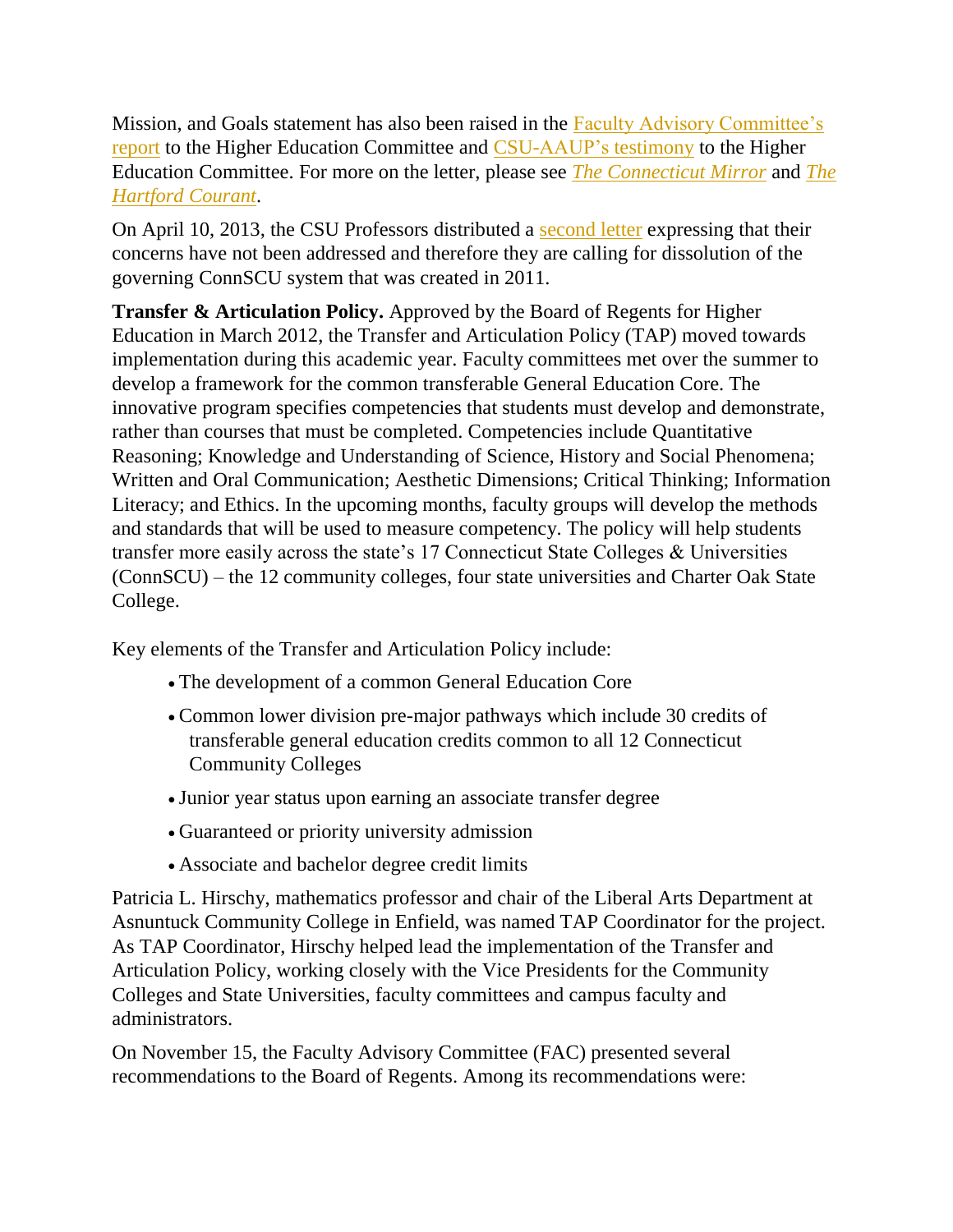- That each ConnSCU institution vote to ratify the Transfer and Articulation Process framework, competencies, and learning outcomes using established curriculum governance procedures.
- That the TAP Steering Committee become a standing committee of ConnSCU.

The Academic and Student Affairs Committee held a discussion about recommendations from the Faculty Advisory Committee (FAC) related to TAP at its meeting on December 7, 2012. In response to the recommendations from the FAC, the Committee agreed to add the following language to the motion for consideration by the full BOR: "WHEREAS, the Framework will continue to be considered for ratification at each ConnSCU institution in accordance with each campus' governance process, to be completed no later than February 15, 2013." However, please note that the motion does not make BOR approval of the TAP framework contingent on ratification by the individual campuses.

**Reform of Remedial Education.** In the 2012 legislative session, a new law, **PA 12-40**, required significant changes in the offerings that all ConnSCU institutions can provide for students that are not college ready. Therefore, at the November BOR meeting, the FAC recommended that the Board adopt the following three priorities that can be used as guidelines and objectives in crafting strategies to address the requirements of this new law.

- Revision of all developmental programs should aim to increase both the percentage of students and the absolute number of students who successfully complete the entry-level, credit-bearing courses in composition, reading, and mathematics.
- In a state with the largest achievement gap, the public higher education system in Connecticut must strive to maintain opportunities for all students seeking to cross the divide. As such, Connecticut's Community Colleges must maintain their long-standing commitment to open access.
- Whenever possible, efforts and plans to reform developmental education should be guided by accurate data and sound research.

In its *Update* February 2013 newsletter, the Board of Regents reports on remedial education reform. It states that "Currently, faculty at the community colleges and the state universities are working together with support through the College Access Challenge Grant administered by the Board of Regents' central office to develop the courses [college-level courses with embedded support and intensive college readiness programs]. These courses will be developed during the spring of 2013 and piloted during the 2013-14 academic year." Read more about the reform [here.](http://www.ct.edu/files/pdfs/12-40-overview.pdf)

**ConnSCU Budget.** At the June 21, 2012 Board of Regents meeting, Executive Vice President Michael P. Meotti presented the FY 2013 budget to the Board of Regents.

The agenda for the meeting states, "During the latter part of April and early May, BOR leadership met with each university and college president to review budget requirements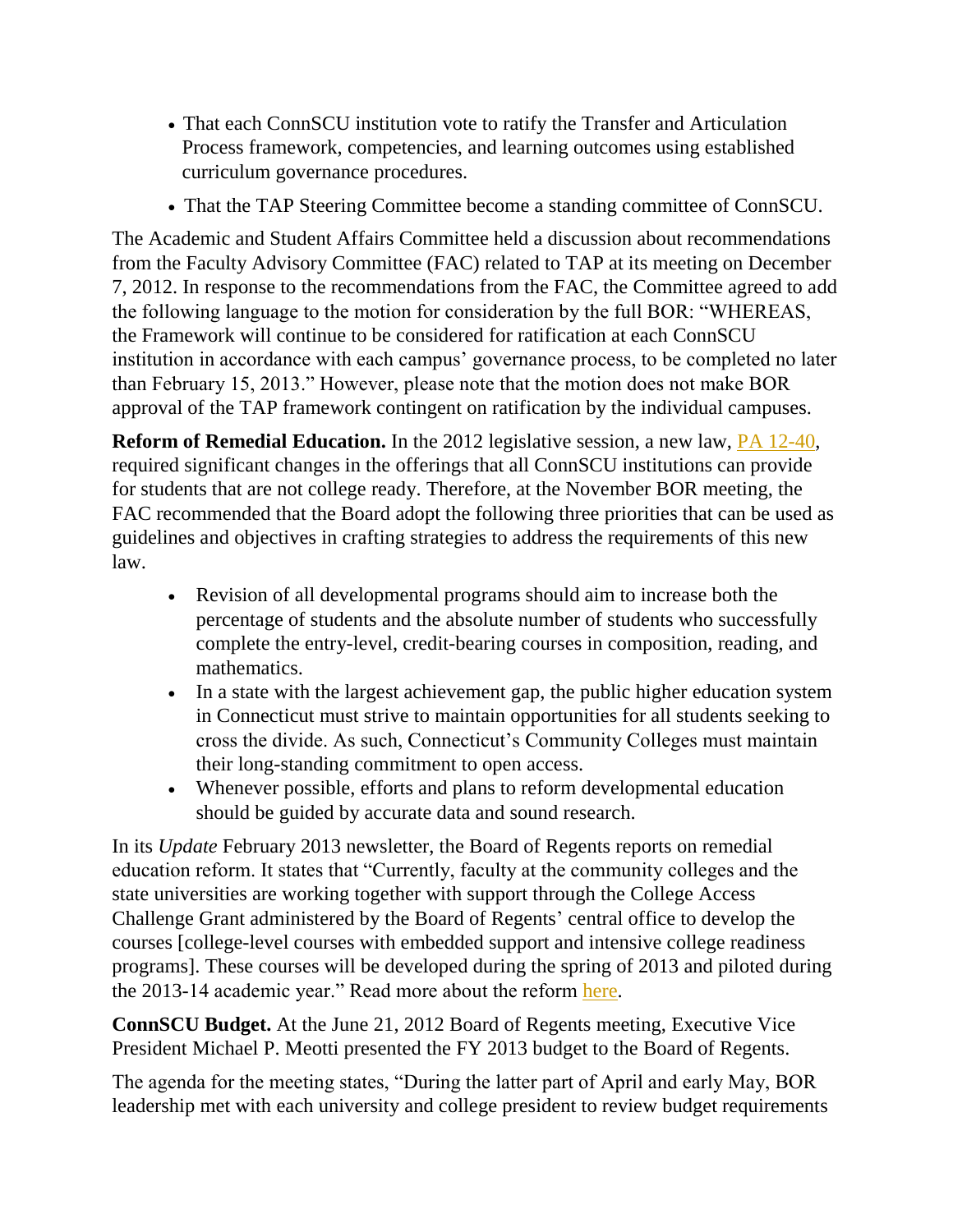and issues. These conferences revealed several concerns that mirror findings of the system's financial overview BOR staff shared with the Board at its April 30th meeting. Enrollments are projected to be flat. More personal services costs are being shifted from general fund to institutional operating funds, placing greater pressure on tuition. There has been a fairly dramatic rise in the number of students requiring financial aid. All of these factors present special fiscal challenges to the system in FY 2013."

Mr. Meotti's Budget Presentation can be viewed [here.](http://www.ctregents.org/files/pdfs/presentation-fy2013-budget.pdf) The agenda and supporting materials (including Attachment A1 Revenues and Attachment A2 Expenses) can be viewed [here](http://www.ctregents.org/images/uploads/BOR_Agenda_Packet_062112.pdf) beginning on page 44.

In late November 2012, Governor Malloy announced a projected \$365 million deficit in the current fiscal year. The Governor is limited in how much he can unilaterally cut from the budget without legislative approval, but of the \$170 million he did cut, the cuts focused on social services and higher education. The breakdown of cuts to higher education were:

- \$7 million cut to CSU
- \$7.2 million cut for the community colleges
- \$10.2 million cut to UConn
- Public College Student financial aid was also cut by over \$1.2 million

BOR Chairman Lewis Robinson is quoted in the *[Connecticut Mirror](http://www.ctmirror.org/story/18305/malloy-hits-social-services-higher-education-he-slashes-deficit-one-third)* as saying, ""It's going to be very challenging...Numbers like that are going to present serious challenges... The idea of raising tuition is never a happy exercise. Tuition is not something we quickly go to."

The ConnSCU System instituted a hiring freeze after the rescissions were announced and many of the campuses were required to suspend faculty searches, including the 47 STEM positions previously authorized by the BOR resulting from the \$5 million in consolidation savings.

**Tuition Increase.** In early January, several media outlets reported that the BOR was considering a tuition and fee increase of up to 12.4 percent. However, at its Finance Meeting on February 19, the BOR discussed a more modest tuition increase of 5.1%, which left students unhappy with the prospect of paying up to \$800 more a year without any increases in services. A few students attended the February 19 meeting to protest the increase.

Shortly after, CSU students and faculty began protesting the proposed increases on the CSU campuses. Rallies were held at CCSU (March 11), SCSU (March 13), and WCSU (March 13) to raise awareness of the issue on campus and encourage students to rally at the BOR meeting scheduled to take place in Hartford, on March 21, when the BOR would vote about the tuition increase.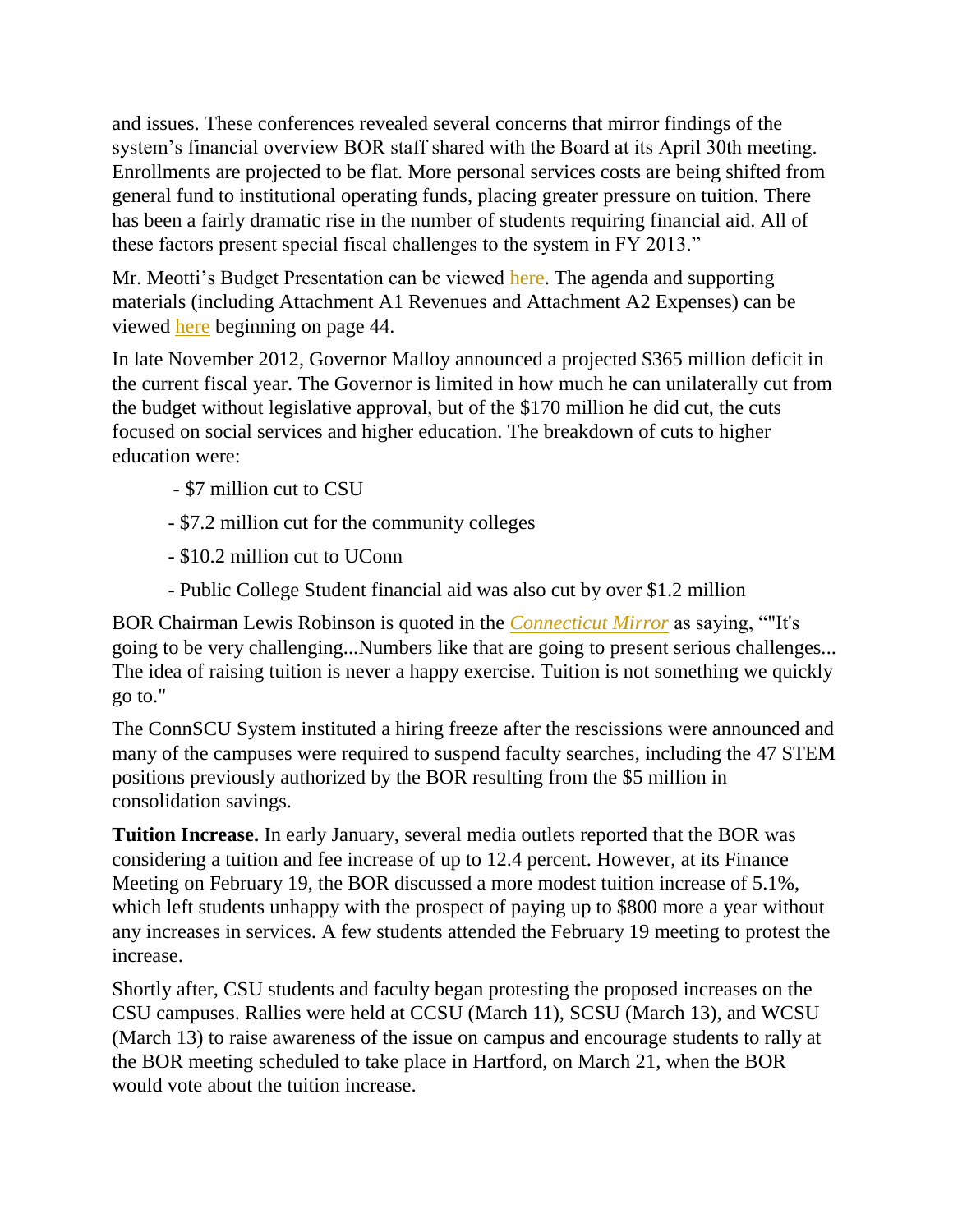On March 21, CSU-AAUP joined students to protest the proposed tuition increase at the Board of Regents meeting which was ultimately held at ECSU. The light snow that blanketed the campus did not stop the students from standing outside with signs while yelling "Hey Regents, come out; we got something to talk about!" There was extensive media coverage of the protest.

Despite the protest, the Board of Regents approved the tuition increase of 5.1%. After the meeting, students shared how difficult the tuition hikes will be during the open forum. BOR Chairman Lewis Robinson tried cutting the students off after twenty minutes to give time to faculty and staff for questions, but the faculty ceded their time to the students. One thing that was mentioned over and over during the open forum was that the students and faculty would willingly assist in helping the Board lobby on behalf of the system.

Photos from the protest on March 21can be viewed on our Facebook page [here.](https://www.facebook.com/media/set/?set=a.545716162135362.1073741825.112907808749535&type=1)

The students continued to meet and plan for how to effectively influence the General Assembly for additional funding for CSU and the Community Colleges, including a second rally held on April 22 [\(Connecticut State University Students Rally for \\$140M\)](http://www.ctnewsjunkie.com/ctnj.php/archives/entry/connecticut_state_university_students_rally_for_140m/#.UXaB-43FeUs.twitter).

**Committee on Administration.** The BOR Special Committee on Administration was appointed following the revelation that Dr. Kennedy awarded raises without the knowledge or consent of the Board. The Committee was charged to "gather information to formulate the policies and procedures necessary to govern the Board's decision making process regarding compensation and other administrative matters" [\(CSU Statement\)](http://www.ctregents.org/newsroom/board_of_regents_recommends_philip_e._austin_to_gov._malloy_as_interim_pres)

The Committee developed a work plan to address the Board concerns in the following areas:

1. Compensation adjustments for central office

- 2. Employment discussions with community college presidents
- 3. Future employment contract for System president
- 4. Development of policies for consideration and adoption by Board of Regents

The BOR Committee on Administration became a standing committee and continues to meet and work on policies governing the administration at ConnSCU.

**Campus Faculty and Staff Survey.** The Board of Regents distributed a 40 question survey on February 15 [\(link to the survey\)](http://www.surveyma.com/f/486398/17f8/). According to the email from President Austin, the survey was designed by Maguire Associates, a research-based consulting firm that focuses on education and works primarily with colleges and universities. Maguire Associates has been retained by the Board of Regents to assist with enrollment management projections, analysis and other strategic services. No results have been shared from the survey as of the date of publication.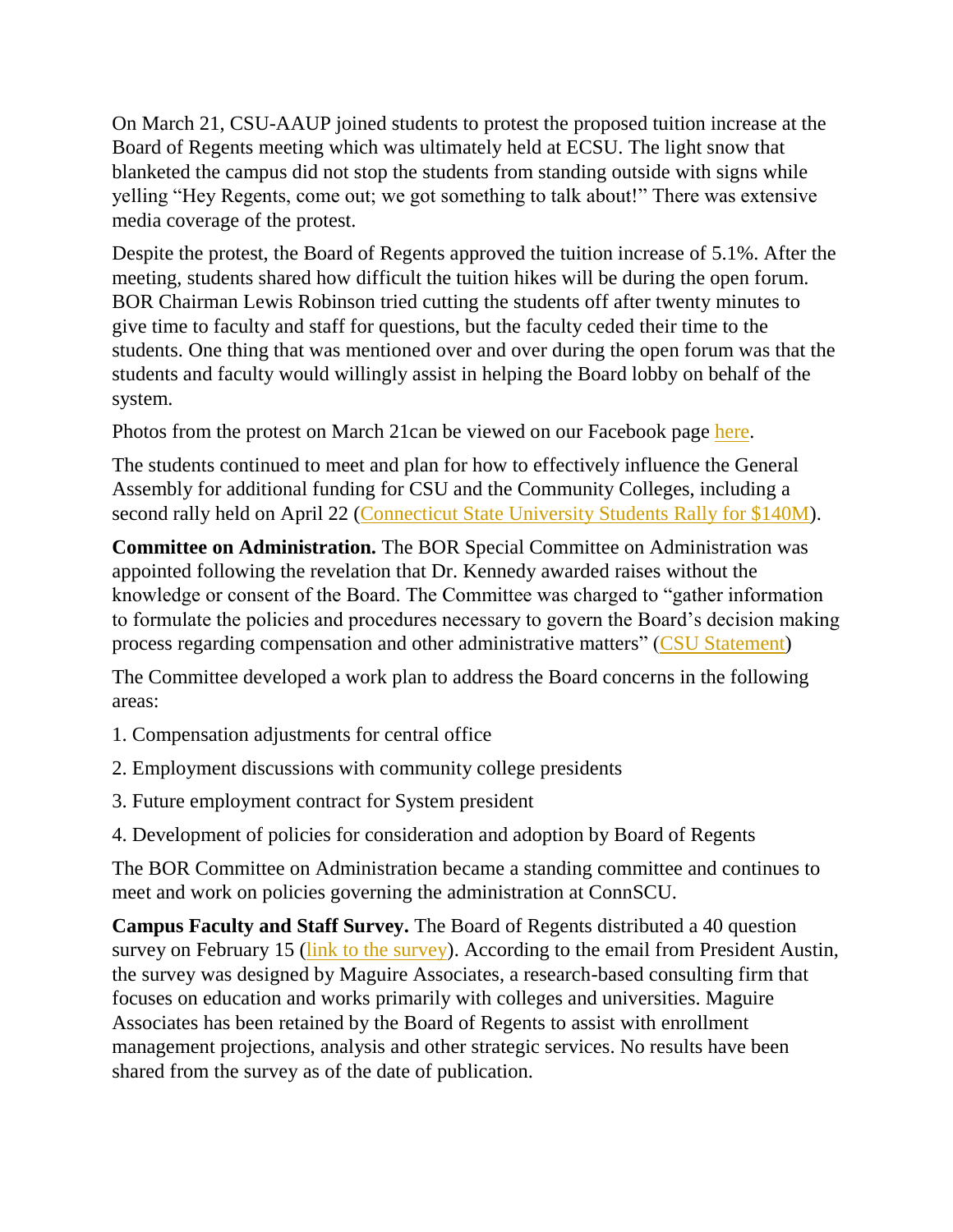### **Legislative**

Cultivating relationships with members of the General Assembly is an essential activity for any organization that relies on state funding. As a public university, state funding is crucial to keeping tuition affordable for students, hiring new faculty, and developing and strengthening our academic programs. CSU-AAUP employs the lobbying firm of Betty Gallo & Company to monitor the General Assembly's activities. There were a number of bills that CSU-AAUP influenced this session. Please keep in mind that the legislative session is still ongoing. The General Assembly is scheduled to adjourn on June 5.

**Senate Bill 867,** *An Act Concerning Faculty Representation on the Board of Regents for Higher Education.* CSU-AAUP leaders met in December to discuss concerns about the Board of Regents (BOR) actions last fall and possible solutions to address our concerns. As one result of that meeting, CSU-AAUP proposed legislation that the chairperson and vice-chairperson of the Faculty Advisory Committee (FAC) be exofficio, nonvoting members of the BOR. In addition, the legislation proposed that there be two faculty representatives, appointed by the FAC, on all standing and special committees of the BOR except those responsible for personnel matters.

In the brief history of the BOR, it has been demonstrated that faculty-board collaboration and communication have been extremely constructive. However, the faculty have had to be very assertive to make their voices heard. CSU-AAUP believes that if members of the FAC are given the opportunity to provide their expertise in board and committee discussions and decisions, it will benefit all parties.

Since the membership of the BOR is determined by legislation, this proposal will require legislative approval. The Higher Education Committee met and voted to raise the legislation during the session and it was assigned as Senate Bill 867, *An Act Concerning Faculty Representation on the Board of Regents for Higher Education*.

On Monday, March 14, there was a public hearing on SB 867. Vijay Nair, CSU-AAUP President, testified in support of the bill [\(view testimony\)](http://www.cga.ct.gov/2013/HEDdata/Tmy/2013SB-00867-R000314-Vijay%20Nair,%20CSU-AAUP%20President-TMY.PDF), in addition to Faculty Advisory Committee members Stephen Adair [\(view testimony\)](http://www.csuaaup.org/wp-content/uploads/2013/03/SB-867-testimony-Adair.pdf) and Patricia O'Neill [\(view](http://www.csuaaup.org/wp-content/uploads/2013/03/SB-867-Testimony-Oneill.pdf)  [testimony\)](http://www.csuaaup.org/wp-content/uploads/2013/03/SB-867-Testimony-Oneill.pdf). BOR Chairman, Lewis Robinson, provided [written testimony](http://www.cga.ct.gov/2013/HEDdata/Tmy/2013SB-00867-R000314-Lewis%20J.%20Robinson,%20Chairman,%20Board%20of%20Regents%20for%20Higher%20Educations-TMY.PDF) in opposition to the bill, but he was not present for the hearing.

CSU-AAUP distributed a legislative alert on Monday, March 19, asking all of our faculty to write to the members of the Higher Education Committee in support of this bill.

On March 26, the Higher Education and Employment Advancement Committee met and amended SB 867, *[An Act Concerning Faculty Representation on the Board of Regents for](http://www.cga.ct.gov/asp/cgabillstatus/cgabillstatus.asp?selBillType=Bill&bill_num=867&which_year=2013&SUBMIT1.x=-643&SUBMIT1.y=0&SUBMIT1=Normal)  [Higher Education](http://www.cga.ct.gov/asp/cgabillstatus/cgabillstatus.asp?selBillType=Bill&bill_num=867&which_year=2013&SUBMIT1.x=-643&SUBMIT1.y=0&SUBMIT1=Normal)*. The amended bill allows for the chair and vice chair of the Faculty Advisory Committee to serve as ex-officio, non-voting members of the Board of Regents. However, it removes the language regarding faculty representation on BOR committees.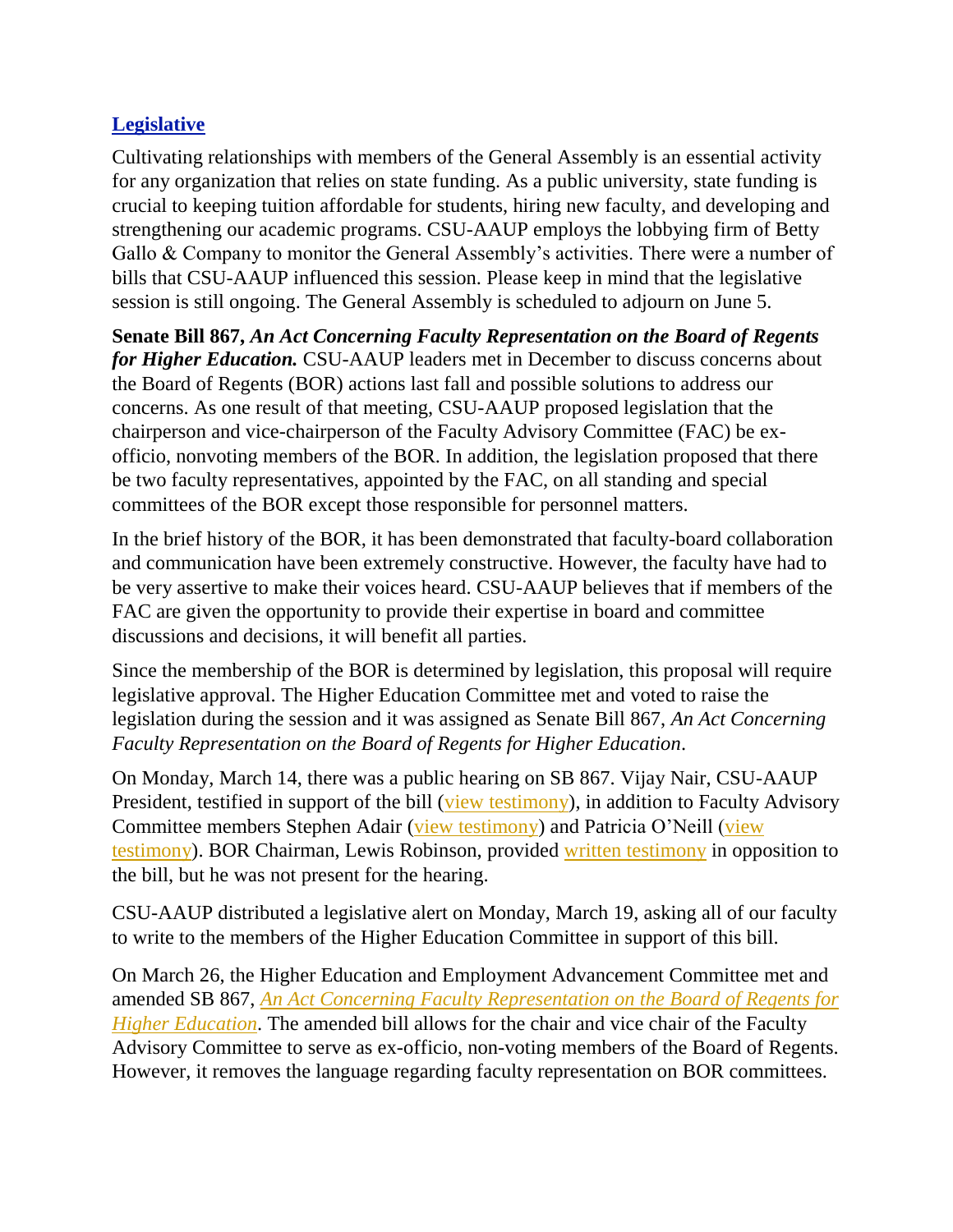CSU-AAUP has sent many legislative alerts about this bill, asking members to write to their legislators in order to have the bill brought to the floor for a vote by the entire House and Senate so that it will become law. We also would like to have the bill further amended so that it will ensure more meaningful participation by faculty in the governance of our institutions.

On April 15, S.B. 867 was given [file number 480,](http://www.cga.ct.gov/asp/cgabillstatus/cgabillstatus.asp?selBillType=Bill&bill_num=867&which_year=2013&SUBMIT1.x=-680&SUBMIT1.y=0&SUBMIT1=Normal) and CSU-AAUP continues to lobby for the bill to be brought to the floor for a vote. As noted above, the legislative session is scheduled to adjourn on June 5.

**Funding for Full-time Faculty Lines.** The consolidation of the governing boards of CSU and the Community Colleges was offered as a means to identify savings, which would be redirected into the classrooms. The Board of Regents identified over \$5 million in savings from the consolidation that was earmarked to hire 47 new full-time faculty, but the positions were withdrawn when the BOR learned of the Governor's rescission in November 2012. Further, while Governor Malloy proposed "Next Generation Connecticut" for UConn (see next section), he recommended a current services budget for CSU and the Community Colleges.

The Appropriations Committee held a hearing on the higher education budget on February 14. You can read testimony from higher education officials, including BOR President Austin and CSU-AAUP President Vijay Nair [here.](http://www.cga.ct.gov/asp/menu/CommDocTmy.asp?comm_code=APP&date=02/14/2013) You can also watch video of the hearing [here.](http://www.ctn.state.ct.us/CTNplayer.asp?odID=8696)

The Higher Education and Employment Advancement Committee held a public hearing on S.B. 844, *[An Act Implementing the Budget Recommendation of the Governor](http://www.cga.ct.gov/2013/TOB/S/2013SB-00844-R00-SB.htm)  [Concerning Higher Education](http://www.cga.ct.gov/2013/TOB/S/2013SB-00844-R00-SB.htm)*, on Thursday, February 28. Testimony from BOR Interim President Philip Austin, CSU-AAUP President Vijay Nair, and several CSU students can be read [here.](http://www.cga.ct.gov/asp/menu/CommDocTmy.asp?comm_code=HED&date=02/28/2013) Video of the hearing can be viewed [here](http://ct-n.com/ondemand.asp?ID=8750) (testimony by CSU begins about four hours into the video).

Following all of the hearings, the Higher Education Subcommittee to the Appropriations Committee recognized the need for more full-time faculty and generously recommended that funding be added to the state budget for these hires.

CSU-AAUP asked our members to contact the Appropriations Committee and urge them to accept the Higher Education Subcommittee's recommendation to fund 47 new fulltime faculty positions at ConnSCU in 2014 and 57 in 2015. (Please note that these 47/57 positions will be spread over the 17 institutions that make up the ConnSCU System).

The Appropriations Committee recommended its budget on April 19, which included funding for more faculty at the ConnSCU institutions. According to *The Connecticut Mirror*, "The committee's proposed budget would increase funding for the Board of Regents system...by \$14.7 million a year over the next two fiscal years. Some of that funding will go to pay for the required 5 percent a year raises required for unionized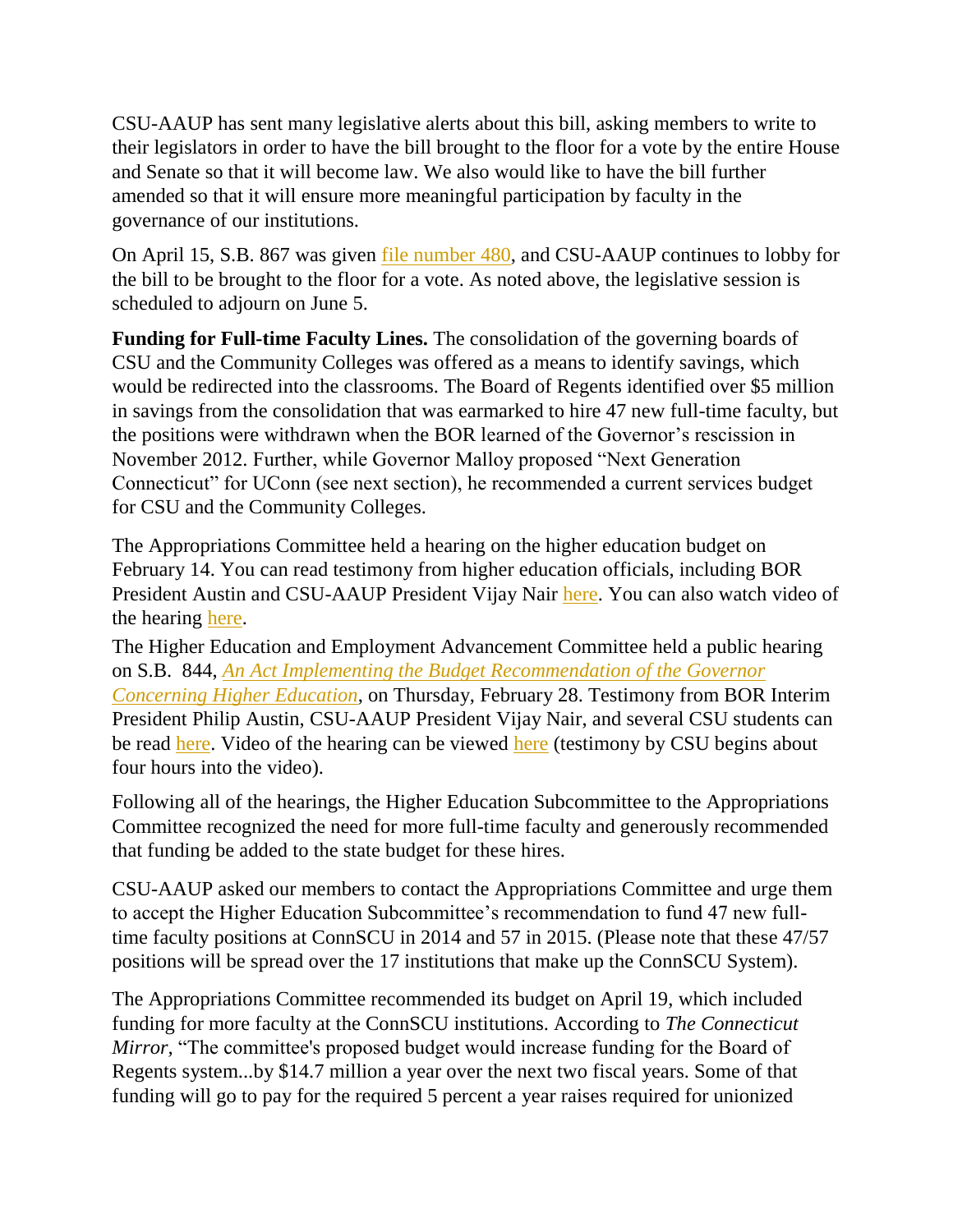members and the remainder to fill vacant faculty positions and hire additional counselors." Read more: [Legislature's budget matches Malloy's bottom line, reverses him](http://www.ctmirror.org/story/19764/committee-budget-slams-hospitals-reverses-health-care-cut-poor-parents-lawmakers-match-m)  [on details](http://www.ctmirror.org/story/19764/committee-budget-slams-hospitals-reverses-health-care-cut-poor-parents-lawmakers-match-m) (*The Connecticut Mirror)*

While it is positive that the Appropriations Committee recommended this funding, it is not guaranteed that funding for faculty at ConnSCU will appear in the final budget. CSU-AAUP will continue its efforts to secure these funds.

**Next Generation Connecticut.** One of the cornerstones of the Governor's budget is *Next Generation Connecticut,* "a major expansion of and investment in UConn—increasing enrollment, bringing in new faculty, and improving the infrastructure. The proposal calls for:

 - \$137 million in state funds to support a 30 percent increase in enrollment at UConn adding 6580 students and 259 faculty to the UConn Storrs and UConn Stamford campuses.

- Expansion of the School of Engineering by increasing enrollment by 70 percent.

 - A 47 percent expansion in the total number of Science, Technology, Engineering, and Mathematics (STEM) graduates.

 *-* Addition of 50 STEM doctoral fellowships and creation of the premier STEM honors program in the U.S.

 - Relocating the Hartford campus to improve accessibility, strengthen collaboration with regional business, and addition of real-world internships to help students launch careers.

 - \$1.54 billion in bonding to construct new STEM facilities, build out teaching and research labs, upgrade information technology, and renovate and build additional housing and parking." [\(Governor's Press Release\)](http://www.governor.ct.gov/malloy/cwp/view.asp?A=4010&Q=518144).

On April 16, the Finance Committee endorsed \$1.7 billion in new bonding for UConn to build new science and engineering facilities and dorms to accommodate a drastic increase in enrollment. A second bill, \$17.4 million in the 2014-15 fiscal year to begin a10-year hiring program that was considered by the Appropriations Committee. "However, the Appropriations proposal would only provide about 57 percent of the operating funding the governor sought to launch the initiative in the 2014-15 school year" (*[The Connecticut](http://www.ctmirror.org/story/19764/committee-budget-slams-hospitals-reverses-health-care-cut-poor-parents-lawmakers-match-m)  [Mirror\)](http://www.ctmirror.org/story/19764/committee-budget-slams-hospitals-reverses-health-care-cut-poor-parents-lawmakers-match-m).* 

**Faculty Advisory Committee.** The Faculty Advisory Committee to the Board of Regents is legislatively mandated to present to the Higher Education & Employment Advancement Committee annually. The presentation for 2013 took place on Thursday, February 28.

At the hearing, the FAC raised a number of concerns that it encountered during its first year. Video of the hearing can be viewed [here](http://ct-n.com/ondemand.asp?ID=8750) (testimony by the FAC begins two hours into the video).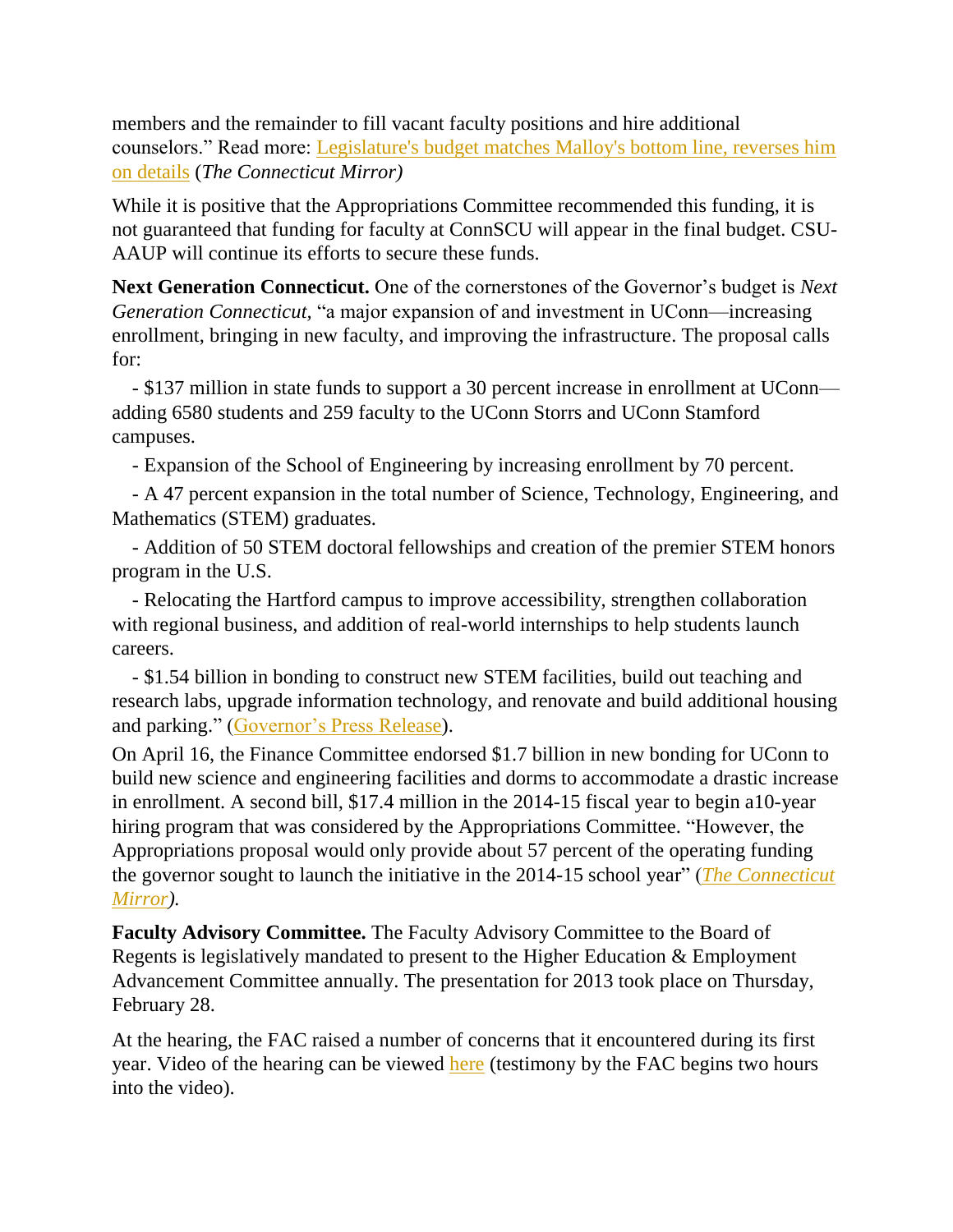**Legislative Reaction to the Scandals at the BOR.** The General Assembly, especially members of the Higher Education Committee, were extremely displeased to hear about Dr. Kennedy's expense account in October 2012. Therefore, the Committee recommended for approval the following two bills: HB 6491, *[AN ACT REQUIRING A](http://www.cga.ct.gov/asp/cgabillstatus/cgabillstatus.asp?selBillType=Bill&bill_num=6491&which_year=2013&SUBMIT1.x=-643&SUBMIT1.y=0&SUBMIT1=Normal)  [REPORT FROM THE BOARD OF REGENTS FOR HIGHER EDUCATION AND THE](http://www.cga.ct.gov/asp/cgabillstatus/cgabillstatus.asp?selBillType=Bill&bill_num=6491&which_year=2013&SUBMIT1.x=-643&SUBMIT1.y=0&SUBMIT1=Normal)  [BOARD OF TRUSTEES FOR THE UNIVERSITY OF CONNECTICUT REGARDING](http://www.cga.ct.gov/asp/cgabillstatus/cgabillstatus.asp?selBillType=Bill&bill_num=6491&which_year=2013&SUBMIT1.x=-643&SUBMIT1.y=0&SUBMIT1=Normal)  [ADMINISTRATORS](http://www.cga.ct.gov/asp/cgabillstatus/cgabillstatus.asp?selBillType=Bill&bill_num=6491&which_year=2013&SUBMIT1.x=-643&SUBMIT1.y=0&SUBMIT1=Normal)* and HB 6605, *[AN ACT CONCERNING TRANSPARENCY OF](http://www.cga.ct.gov/asp/cgabillstatus/cgabillstatus.asp?selBillType=Bill&bill_num=6605&which_year=2013&SUBMIT1.x=-643&SUBMIT1.y=0&SUBMIT1=Normal)  [EXPENSES](http://www.cga.ct.gov/asp/cgabillstatus/cgabillstatus.asp?selBillType=Bill&bill_num=6605&which_year=2013&SUBMIT1.x=-643&SUBMIT1.y=0&SUBMIT1=Normal)*.

Both bills are the subject of the following *Connecticut Mirror* article:

[Legislators: No more blank check for college presidents](http://www.ctmirror.org/story/19548/legislators-no-more-blank-check-college-presidents)

**Building Relationships with Legislators.** CSU-AAUP leaders met individually for faceto-face meetings with many legislators throughout the session, including many legislators that sit on the Higher Education Committee.

## **Wages & Working Conditions**

**Healthcare.** Open enrollment for the Health Enhancement Plan (HEP) began in October 2011. Those who enrolled in HEP were asked to obtain specified age and genderappropriate screenings, assessments, and exams; undergo two dental cleanings per year; and participate in condition-appropriate management services for five specific chronic diseases. In return, participants pay lower premiums and lower out-of-pocket costs.

About 98% of eligible state employees took advantage of the HEP and after fifteen months of implementation, approximately 99% of those who joined have met the requirements of the HEP.

According to the State Comptroller, visits to a primary care doctor have jumped from 12,000 (pre-HEP) to 21,000 (post-HEP). Specialty care visits have decreased from 24,000 to 19,000, and emergency room visits have fallen from 3,500 to 2,700. (Information taken from [The University of Michigan Center for Value-Based Insurance](http://www.sph.umich.edu/vbidcenter/publications/pdfs/V-BID%20brief_CT%20HEP%20final.pdf)  [Design\)](http://www.sph.umich.edu/vbidcenter/publications/pdfs/V-BID%20brief_CT%20HEP%20final.pdf).

**Retirement.** The SEBAC Agreement (2011) created a new retirement option for state employees in higher education called the Hybrid Retirement Plan. This new plan gives state employees the option upon leaving state service of accepting the SERS Tier II/IIA defined benefit amount or electing to receive a return of employee contributions to the Hybrid Plan plus the employer 5% match, plus 4% interest. The Hybrid Plan defined benefits are identical to SERS Tier II/IIA but the plan requires a 5% employee contribution.

July 1, 2012 was established as the commencement date for transfer into the Hybrid Retirement Plan, and it will remain open until 90 days after the IRS makes a determination on the SEBAC ARP Grievance (SAG) Award, which has not yet occurred.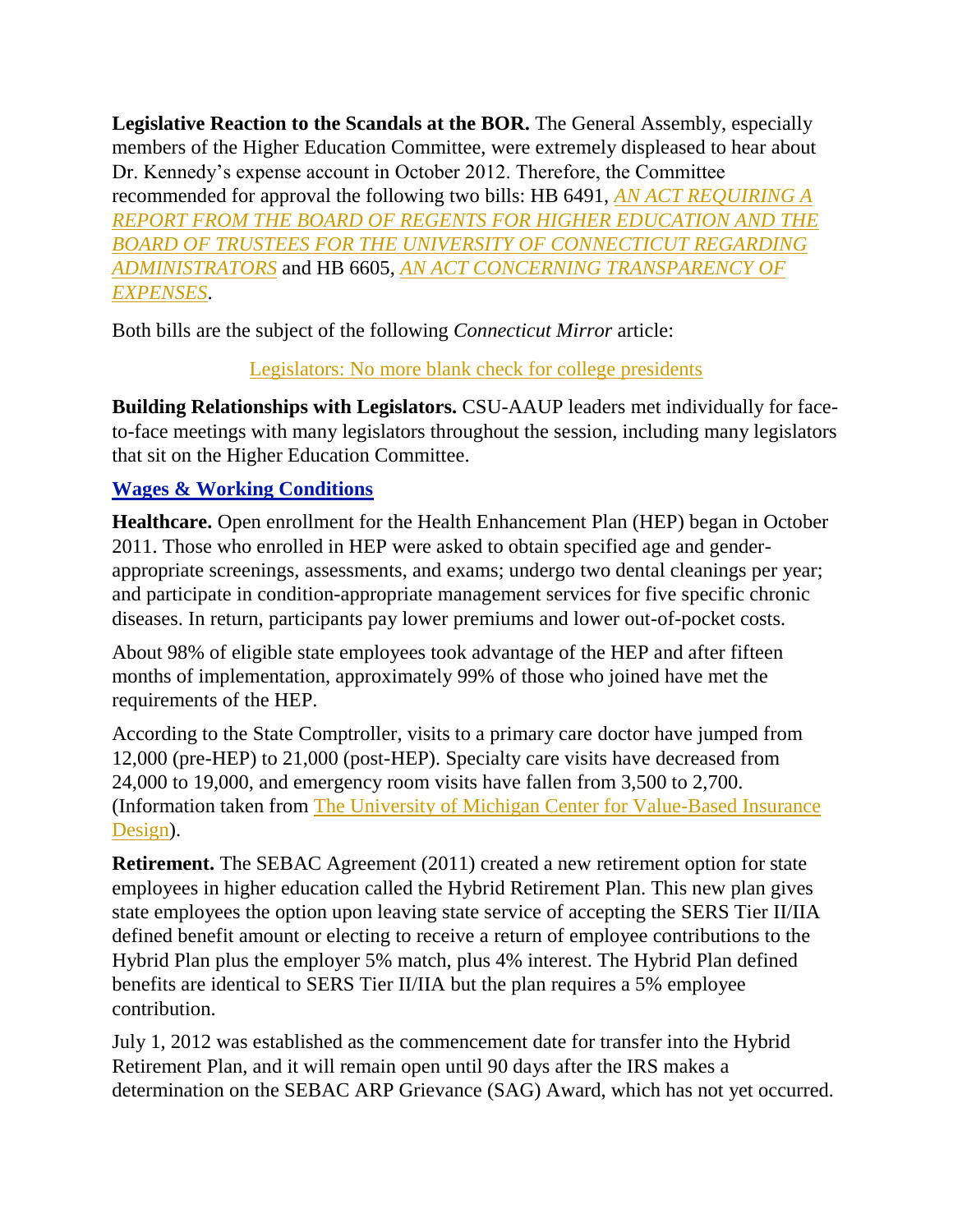Eligible employees and retirees should have received a letter from the Retirement and Benefits Services Division advising them of the process, but there is additional information on the Comptroller's website [here.](http://www.osc.ct.gov/rbsd/arptransfer/index.html) In addition, SEBAC has updated its cumulative  $Q&A$ , which can be found [here.](http://www.csuaaup.org/wp-content/uploads/2012/07/HybridQA070512.pdf)

The Retirement Division has received 456 applications requesting to transfer from the ARP to the Hybrid Plan. Of those requests, 73 are already Hybrid Plan retirees.

**Wages.** The *printed* Collective Bargaining Agreement between the CSU-AAUP and the CSUS Board of Trustees does not contain the correct salary tables. Please see the [CSU-](http://www.csuaaup.org/wp-content/uploads/2011/06/CSUAAUP2011Modification.pdf)[AAUP/BOT Contract Modification](http://www.csuaaup.org/wp-content/uploads/2011/06/CSUAAUP2011Modification.pdf) document for the appropriate wages through the 2015-16 academic year.

## **Contract & Grievance Administration**

**Contract Administration.** With the resignation of ConnSCU President Robert Kennedy and Vice President Meotti last fall, things at the Board of Regents have continued to be unpredictable with respect to contract and grievance administration. Timeliness has been a big issue with respect to information requests CSU-AAUP has made to the BOR. Contractually, and according to state statute, we are entitled to receive this information. Despite multiple requests beginning in the fall 2012 it took until February to obtain the lists of full and part-time faculty for the system for both the fall 2012 and spring 2013 semesters. In addition, we obtained the faculty load reports including the part-time percentage reports for the fall and spring semesters in mid-April**.** 

At times, contract administration has been a challenge. For example, The CSU-AAUP/BOR CBA requires the Board of Regents to award tenure to penultimate year tenure candidates (January hires) by December 31. Even though CSU-AAUP reminded the BOR about this requirement numerous times, the Board of Regents did not meet during the month of December to comply with this requirement.

Another issue remaining unresolved is a practice, originated at ECSU, but spreading to CCSU which allows high school teachers to teach CSU courses offered at area high schools. This issue first came to our attention in the spring 2012 and remains outstanding.

**Grievance Administration.** We have had a total of four (5) grievances rise to Step 3 of the grievance process, which is the system-wide level (3 from CCSU 1 from SCSU and 1 from ECSU). Of these three could be considered in the win column and two in the loss column. Currently, there is one grievance awaiting hearing (CCSU) and another that has been withdrawn due to the precipitating event being withdrawn (ECSU). There appears to be an increase in the number of Article 16 – moves to Termination - by management. Currently, there are two (2) terminations pending at SCSU and a third one at CCSU.

# **Elections**

**CSU-AAUP.** The CSU-AAUP Constitution requires the election of new officers in oddnumbered years. There were 369 ballots cast (16.23% of eligible voters). The following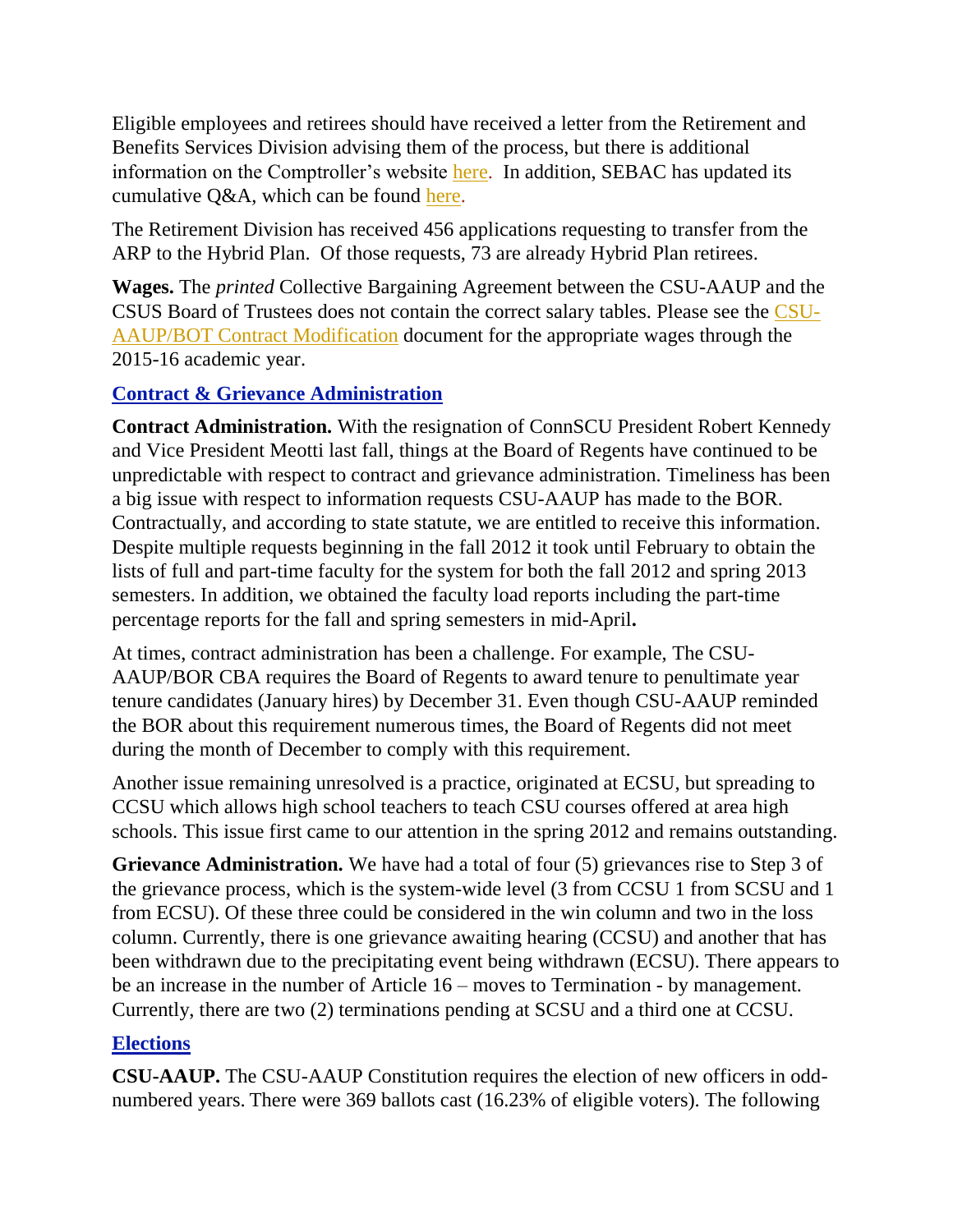candidates have been elected:

President – Vijay Nair

Vice President – Elena Tapia

Secretary – Rebecca Wood

Treasurer – Harlan Shakun

The chairperson of the CSU-AAUP Nominating Committee is Paul Petterson (CCSU) and other members of the committee are Kristin Jacobi (ECSU), Kevin Buterbaugh (SCSU), and Russell Gladstone (WCSU).

#### **Shared Governance**

**Shared Governance.** The National AAUP Shared Governance Conference and Workshops annual conference was held for the third consecutive year in Washington, D.C. on October 26-28, 2012, and CSU-AAUP sent 7 AAUP and Senate leaders to the conference.

Locally, CSU-AAUP helped defend issues of shared governance surrounding the implementation of the Transfer and Articulation Policy (TAP). The FAC learned in October that the ConnSCU office's lawyers had determined that faculty participation in the TAP had been fulfilled and completed and that the policy did not need to be approved through each campus' governance procedures. Members of the FAC were told it was a legal matter, not a curricular matter. Further, the Senates on some CSU campuses were told that there was no longer a need for the Senates to ratify the TAP Core Competency Steering Committee's final framework.

However, through the urging of the FAC and CSU-AAUP, the administration somewhat retreated from the position that bypassed faculty governance procedures. The Board of Regents Academic and Student Affairs (ASA) Committee considered issues related to the Transfer and Articulation Policy at its meeting in early December. In response to the recommendations from the FAC, the Committee agreed to add the following language to the motion for consideration by the full BOR: "WHEREAS, the Framework will continue to be considered for ratification at each ConnSCU institution in accordance with each campus' governance process, to be completed no later than February 15, 2013." The motion does not make BOR approval of the TAP framework contingent on ratification by the individual campuses, but at least it acknowledges the governance process.

#### **Meetings & Conferences**

In addition to hosting its own events, CSU-AAUP sponsors members' attendance at training sessions hosted by National AAUP and other higher education organizations. The union encourages its members to take advantage of opportunities to educate themselves on how to best advocate for themselves and their colleagues.

**Part-time Conference.** CSU-AAUP held a conference for part-time faculty on Friday,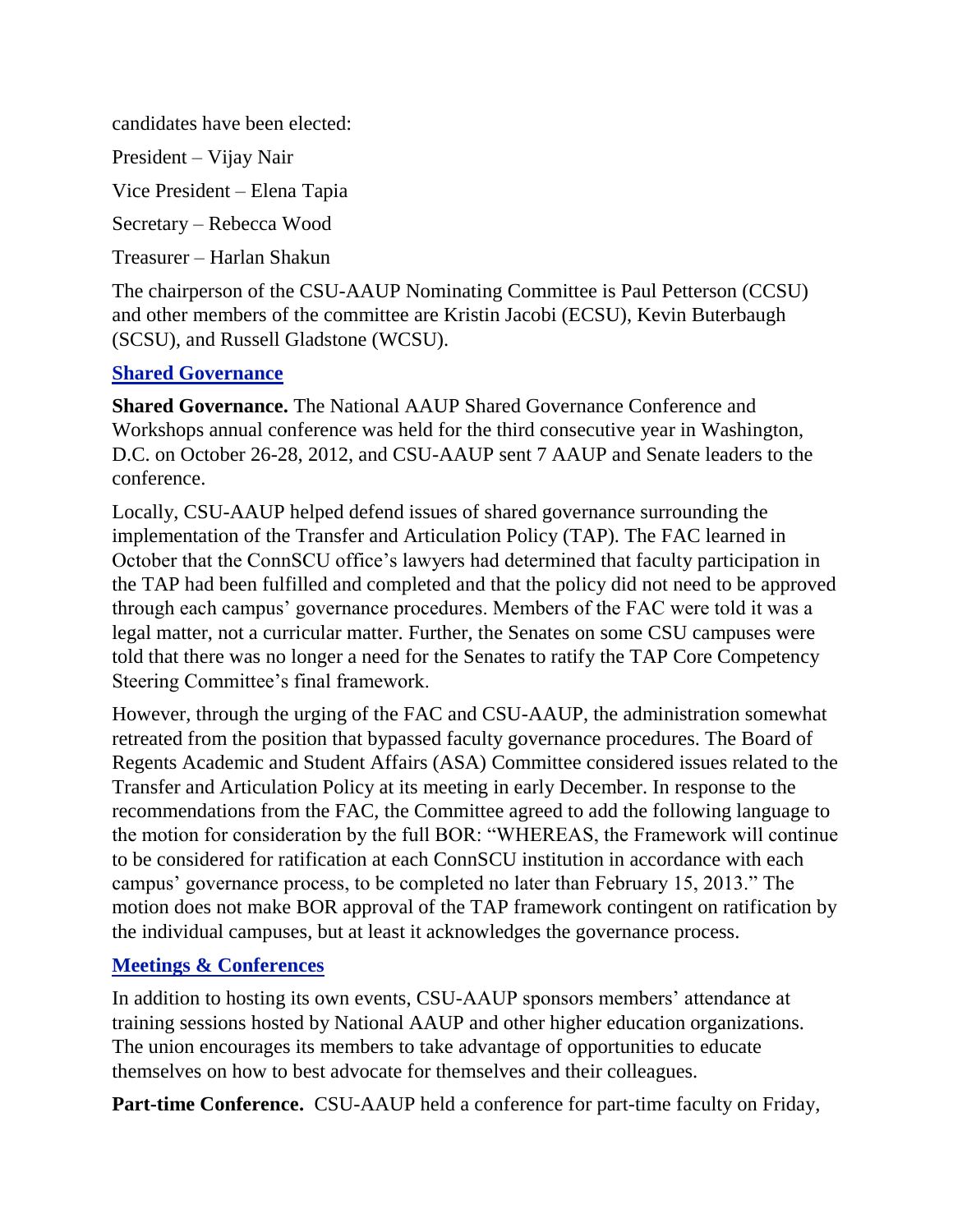March 1 to provide an opportunity for part-time faculty from all four campuses to share experiences, ideas and concerns regarding part-time employment and teaching and to encourage part-time faculty involvement in campus activities and the AAUP.

Following opening remarks from CCSU President Jack Miller, CCSU-AAUP President Jason Jones, and CSU-AAUP President Vijay Nair, the conference opened with a presentation and town hall Q&A with Mary Collins. Dr. Collins is currently a full-time faculty member teaching creative writing at CCSU, but she began her academic career as a part-time faculty member for twelve years at John Hopkins University. She discussed the differences between full-time and part-time employment and then asked the conference participants questions such as: "What are your strategies for creating a new course close to the start of the semester? How do you add creative content to your courses in a time efficient manner? How do you offer college-level content and expectations while still hoping to receive good student evaluations? How do you build community?"

Following a small group discussion on Working Conditions, Benefits, and the Contract, members of the CCSU-AAUP Part-time Advisory Committee shared experiences from their 20 years of advocacy. In addition to many other accomplishments, the CCSU-AAUP Part-time Advisory Committee has worked to allow part-time faculty the ability to direct deposit paychecks, elect part-time faculty members to Faculty Senate, and include part-time faculty in the New Faculty Orientation at CCSU.

The conference concluded with a discussion of potential solutions that CSU-AAUP can begin working on. As a result of that discussion, the CSU-AAUP has agreed to setup a systemwide listserv for part-time faculty and assist each campus in establishing its own part-time advisory committee. If you are interested in serving on such a committee, please contact Michelle Malinowski at [Malinowskim@ccsu.edu.](mailto:malinowskim@ccsu.edu?subject=Part-time%20Advisory%20Committee)

**National AAUP Annual Meeting.** The American Association of University Professors (AAUP) hosted its Annual Conference on the State of Higher Education on June 13–17, 2012 in Washington DC. The Annual Meeting is a collection of several meetings that take place each June in Washington, D.C. CSU-AAUP representatives participate in both the business meetings of the Collective Bargaining Congress and the Annual Meeting of the professional association. The Collective Bargaining Congress is the assembly of all AAUP collective bargaining chapters, of which CSU-AAUP is one of the largest.

At this year's meeting, panels provided a faculty perspective on critical issues in higher education with AAUP president Cary Nelson delivering the opening plenary address, "What to Do when the Devil Offers You a Deal."

Delegates to the Ninety-eighth Annual Meeting of the American Association of University Professors (AAUP) voted on June 16 to place [Louisiana State University,](http://www.aaup.org/report/academic-freedom-and-tenure-louisiana-state-university-baton-rouge) Baton Rouge, as well a[sNorthwestern State University in Natchitoches and Southeastern](http://www.aaup.org/NR/rdonlyres/87B69D3C-788E-437A-A613-9B7D5A694DFE/0/ULSystemReportApril2012.pdf)  [Louisiana University](http://www.aaup.org/NR/rdonlyres/87B69D3C-788E-437A-A613-9B7D5A694DFE/0/ULSystemReportApril2012.pdf) in Hammond (both components of the University of Louisiana System) on the AAUP's list of censured administrations. Censure by the AAUP informs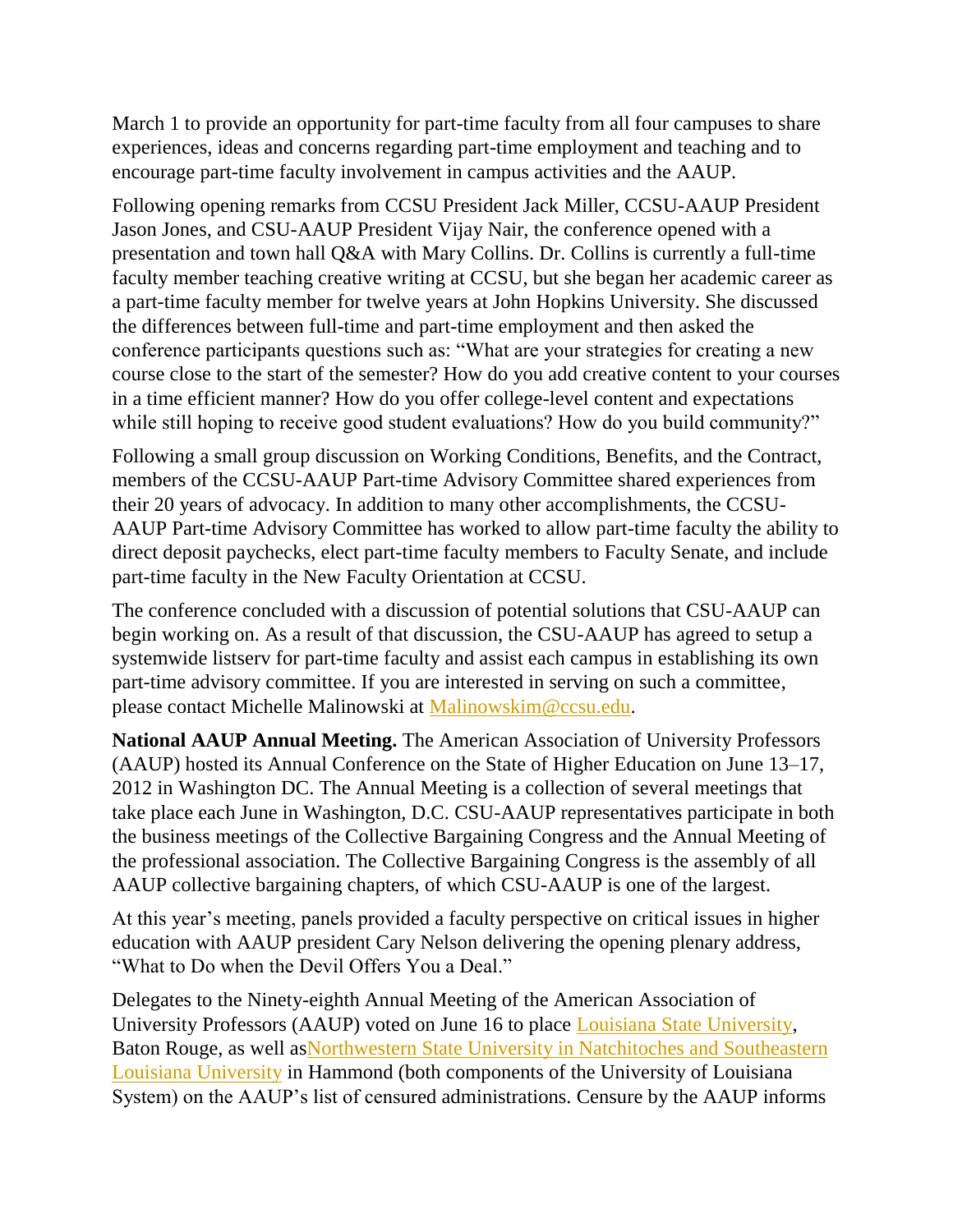the academic community that the administration of an institution has not adhered to the generally recognized principles of academic freedom and tenure jointly formulated by the AAUP and the Association of American Colleges and Universities and endorsed by more than 200 professional and educational organizations. With these actions, fifty-two institutions are now on [the censure list.](http://www.aaup.org/our-programs/academic-freedom/censure-list)

**National AAUP Summer Institute.** The 2012 Summer Institute took place in late July at Roosevelt University (Chicago, IL). The goal of the four-day conference was to provide participants with the opportunity to strengthen their strategic planning skills, enhance their knowledge of labor relations, and network with fellow AAUP members. Practical skills, such as how to represent a grievant or negotiate a contract, are emphasized in great depth. Workshop choices vary from summer to summer so that the training remains valuable to both newly-elected faculty representatives, long-time faculty leaders and union staff. CSU-AAUP sent 14 CSU-AAUP members to the Summer Institute in 2012.

**Coalition of Contingent Academic Labor Conference.** "The tenth conference of the Coalition of Contingent Academic Labor (COCAL) - a coalition of non-tenure track faculty from Canada, Quebec, the U.S., and Mexico - was historic for at least two reasons. Not only was it the largest since its inception in 1996, with 250 registered attendees, but also this was the first time the conference had been held in Mexico." (www.cocalinternational.org). CSU-AAUP sent 12 leaders and part-time faculty to the conference.

**National Center for the Study of Collective Bargaining in Higher Education and the Professions.** This conference brings nationally and internationally prominent academics, labor leaders, and management officials together to present recent research on contract bargaining. The theme of the 2013 conference was "Challenges in Context: *Borrowed Money, Borrowed Time*." CSU-AAUP sent 13 leaders and staff to the conference.

#### **National AAUP (***reprinted in part from www.aaup.org***)**

**Introducing the New, Restructured National AAUP.** As of January 1, 2013, the AAUP has reorganized into three interlocked entities under one umbrella. This change will better align its legal status with its evolving activities, its changing membership, and its ambitious aims for future programs and services. The organization expects that it will allow the more vigorous pursuit of fundraising, legislative lobbying at federal and state levels, program development, and union-related activities.

The three new entities are the [AAUP Foundation,](https://online.aaup.org/aaupssa/ecmssamsganalytics.click_through?p_mail_id=E15606A6949180B1C4396) the AAUP Collective Bargaining [Congress,](https://online.aaup.org/aaupssa/ecmssamsganalytics.click_through?p_mail_id=E15606A6949180B1C4397) and the [AAUP.](https://online.aaup.org/aaupssa/ecmssamsganalytics.click_through?p_mail_id=E15606A6949180B1C4398)

The foundation, a 501(c)(3) charitable organization, will seek to raise funds to support programs and education, advancing the traditional AAUP principles of academic freedom and shared governance, defining fundamental professional values and standards for higher education, and ensuring higher education's contribution to the common good.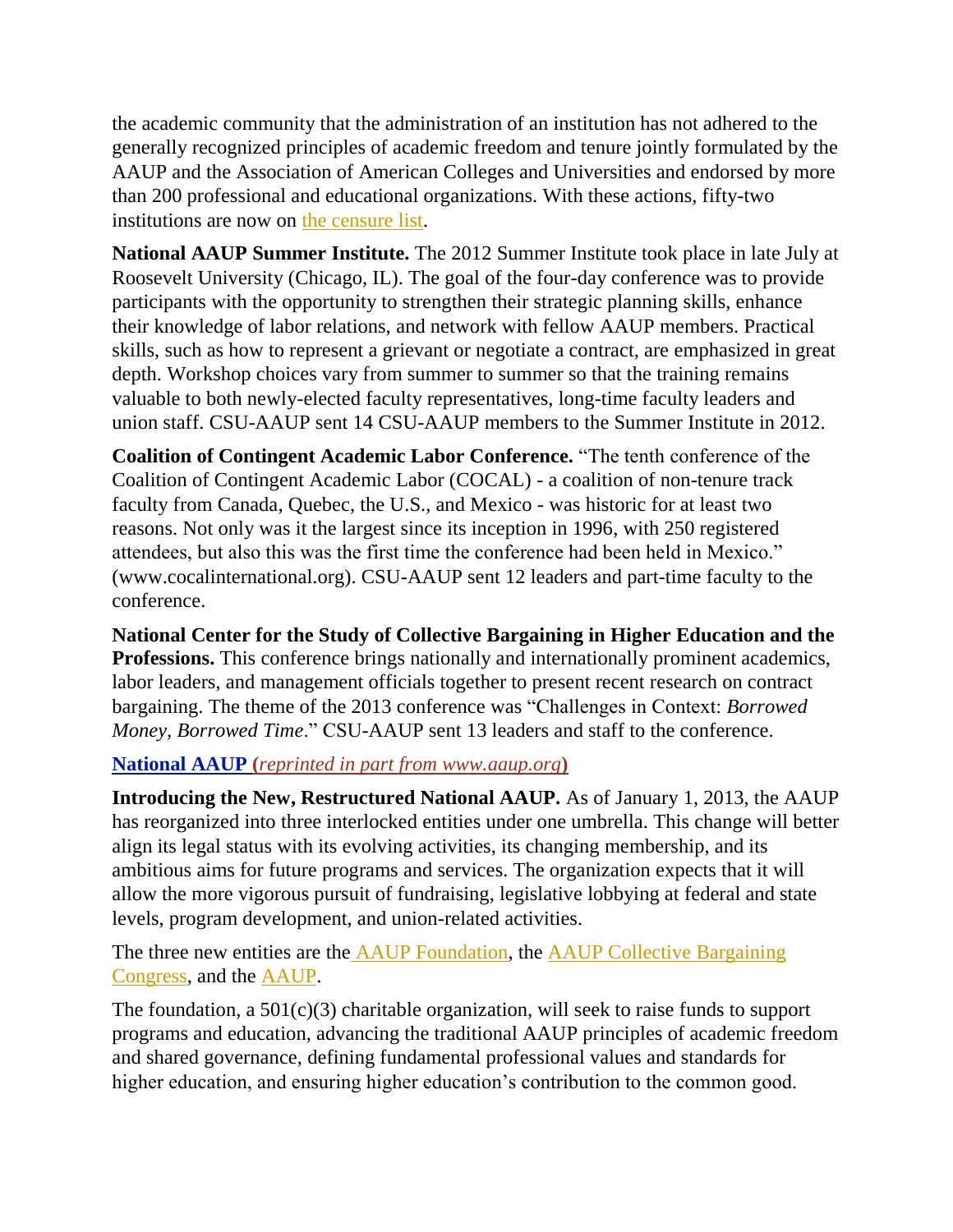The AAUP-CBC, previously an arm of the AAUP, is now its own organization, a labor union. As has been the case in the past, all AAUP chapters that engage in collective bargaining will be eligible to be members of the AAUP-CBC. The AAUP-CBC's mission is to support unionization as the most effective means for academic employees to protect shared governance and academic freedom, uphold professional standards and values, and promote higher education as an investment in our common future.

The AAUP itself, to which all individual members belong, has become a  $501(c)(6)$ professional organization. The AAUP will continue to organize and support noncollective-bargaining "advocacy" chapters and carry out work to defend academic freedom and shared governance, including policy development, investigations, and amicus briefs. [State AAUP conferences w](https://online.aaup.org/aaupssa/ecmssamsganalytics.click_through?p_mail_id=E15606A6949180B1C4399)ill remain, and their operations will not be changed by restructuring.

**Campaign for the Future of Higher Education.** The AAUP is proud to be part of the Campaign for the Future of Higher Education, which has just released three working papers on new ways to fund higher education. We hope you will read, share, and comment on these three papers. While they are not AAUP reports and don't necessarily represent AAUP positions, we think they are an important part of a much-needed national dialogue.

Quality public higher education was once accessible to most Americans able to benefit from it. Taxpayers funded public colleges and universities sufficiently so that students who were prepared to work a few hours a week could complete their degrees with a minimum amount of debt. This system worked for decades and opened the door to opportunity for millions of Americans.

#### *Now, we are told we can no longer afford this. We believe that is wrong.*

The Campaign for the Future of Higher Education seeks to involve faculty in the search for better solutions than funding cuts, privatization, soaring tuition, and academic shutdowns. The three new working papers aim at stimulating a more thoughtful, fact-based, national conversation about paying for higher education.

See all three working papers at [www.futureofhighered.org/workingpapers.](https://online.aaup.org/aaupssa/ecmssamsganalytics.click_through?p_mail_id=E15663A7205920B1C4553)

**Updated edition of FMLA Handbook Now Available.** Every year, AAUP receives many inquiries from professors, administrators, and lawyers about the application of the federal Family and Medical Leave Act (FMLA) to faculty members. To clarify how to apply the FMLA in academic settings, the AAUP produces a guidebook, authored by attorney Kathi Westcott and economics professor Saranna Thornton and now available online in an [updated edition.](http://www.aaup.org/reports-publications/publications/see-all/guidebooks-newsletters) The guidebook is broken into sections in which specific mandates are introduced and explained through a series of questions and answers. We are pleased to be able to offer this guidebook as a benefit to AAUP members—one of many examples of your dues dollars at work.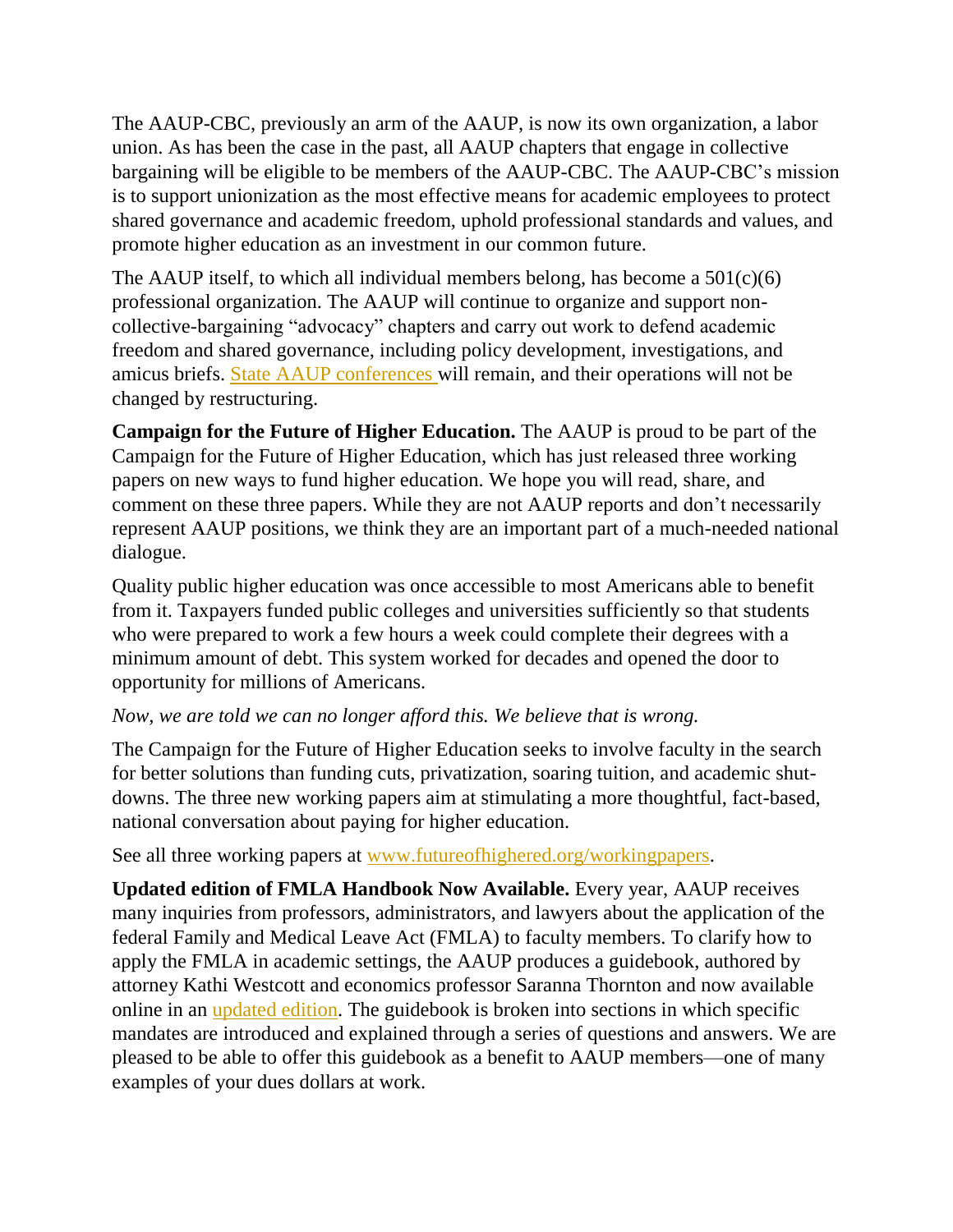In 1993, Congress enacted the FMLA to promote family stability and economic security by making it easier for employees to integrate work and family responsibilities. Subsequent emendations of the law and associated regulations have added leave entitlements for qualifying military exigencies and for family members to care for military service members seriously injured in the line of duty. Congress intended the FMLA to maximize workplace efficiency, to minimize employment discrimination based on gender and pregnancy, and to promote equal employment opportunities for women and men.

**Economic Status of the Profession.** Salaries for full-time faculty members at American colleges and universities continue to recover slowly from the ongoing recession in higher education, but the longer-term trends are not promising. That's the finding in [this year's](https://online.aaup.org/aaupssa/ecmssamsganalytics.click_through?p_mail_id=E15728A8052088B1C4717)  [annual report on faculty compensation and the economics of higher education](https://online.aaup.org/aaupssa/ecmssamsganalytics.click_through?p_mail_id=E15728A8052088B1C4717) [\(http://www.aaup.org/reports-publications/2012-13salarysurvey\)](http://www.aaup.org/reports-publications/2012-13salarysurvey) issued by the American Association of University Professors.

AAUP director of research and public policy John W. Curtis, the lead author of this year's report, says "the news this year is not all gloomy, but the silver lining is not exactly gleaming, either." For full-time faculty members, after three consecutive years of increases in average salary levels that lagged behind inflation, the overall increase this year (1.7 percent) is just barely on par with the increase in prices. It's not that faculty salaries rose more rapidly during the last year, but the inflation rate was low enough to keep them from losing any further ground. Full-time faculty members who remained at the same institution as last year received average salary increases that were also somewhat better this year than in recent years (3.2 percent) but still well below the level of average increases over the last ten years. Overall salary increases for faculty members at public colleges and universities continued to lag behind those at private institutions.

The report provides current data collected by the AAUP on salary and benefits for fulltime faculty members at more than 1,100 colleges and universities. It also presents indepth analysis of three perennial concerns and provides new data on each: The continuing rise of contingent (non-tenure-track) employment for faculty members, the sharp decline in state appropriations for higher education even after the end of the Great Recession in the broader economy, and the growing salary disadvantage for faculty members teaching in the public sector.

For more, please click [here.](http://www.aaup.org/media-release/%E2%80%9Chere%E2%80%99s-news%E2%80%9D-aaup-releases-faculty-salary-report)

**Affordable Care Act and Part-Time Faculty.** Implementation of the Patient Protection and Affordable Care Act (PPACA, also known as "Obamacare") has raised a number of questions, among them how the law will be applied to faculty members in part-time positions. One provision of the new law, scheduled to take effect in January 2014, requires employers with more than fifty full-time employees to provide health benefits to employees who work thirty hours a week or more. To comply with this portion of the law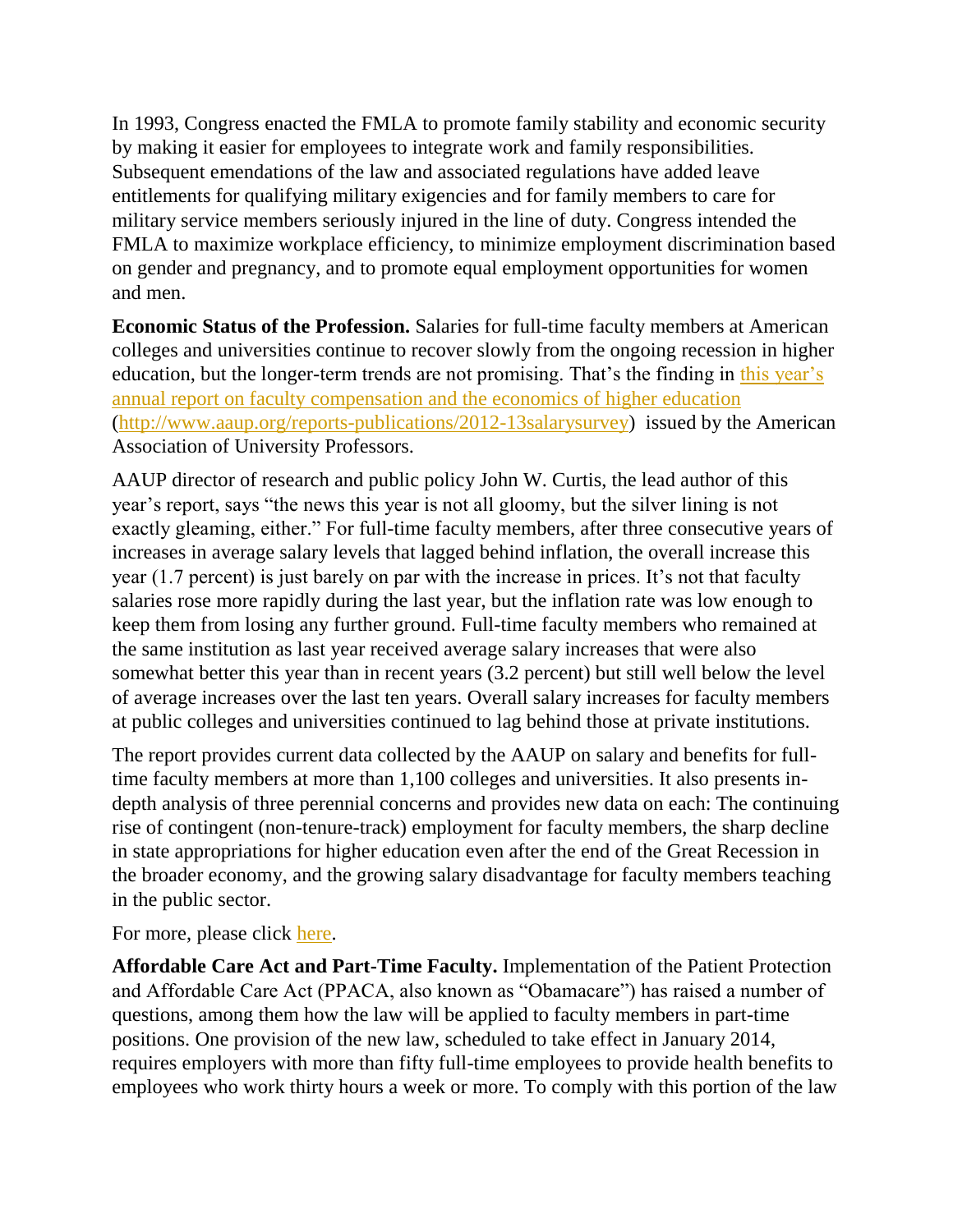colleges and universities must calculate the weekly working hours of part-time faculty members who are typically hired and compensated per course or per credit hour, rather than hourly or on a percentage basis.

The AAUP supports guidelines under development by the IRS that explicitly address part-time faculty members, a category of individuals who are often ignored and treated as if they were invisible despite comprising more than half of U.S. faculty positions. Proposed rules issued by the IRS in January don't provide an exact formula, but they say that employers "must use a reasonable method for crediting hours of service." They continue:

A method of crediting hours would not be reasonable if it took into account only some of an employee's hours of service with the effect of recharacterizing, as non-fulltime, an employee in a position that traditionally involves more than 30 hours of service per week. For example, it would not be a reasonable method ... [in crediting hours for] ... an instructor, such as an adjunct faculty member, to take into account only classroom or other instruction time and not other hours that are necessary to perform the employee's duties, such as class preparation time.

In addition to class preparation time, the AAUP recommends that institutions consider the following activities when calculating hours of service for part-time faculty members. The list is not comprehensive, but includes activities commonly engaged in by part-time faculty members:

- Grading (taking into account class size)
- Participating in orientation sessions
- Participating in and preparing for departmental or other college meetings
- Keeping current in the field (for example, by attending relevant conferences)
- Meeting with students or responding to student inquiries
- Mentoring students or advising extra-curricular activities or clubs
- Participating in accreditation reviews

#### **Member Discounts**

For more information on any of these benefits, please contact your local AAUP office unless otherwise indicated.

**Tickets at Work.** CSU-AAUP active members can now take advantage of discounts and special offers to popular theme parks and entertainment attractions nationwide! Discounts are available for the Walt Disney World® Resort, Universal Studios®, SeaWorld, Six Flags, Cirque du Soleil, Las Vegas and New York City performances, movie tickets and much more through TicketsatWork.com. See the full product list [here.](http://www.csuaaup.org/wp-content/uploads/2010/07/TAWproductlist2012.pdf)

**Book Discounts.** National AAUP has joined the Wiley Society Discount Program, which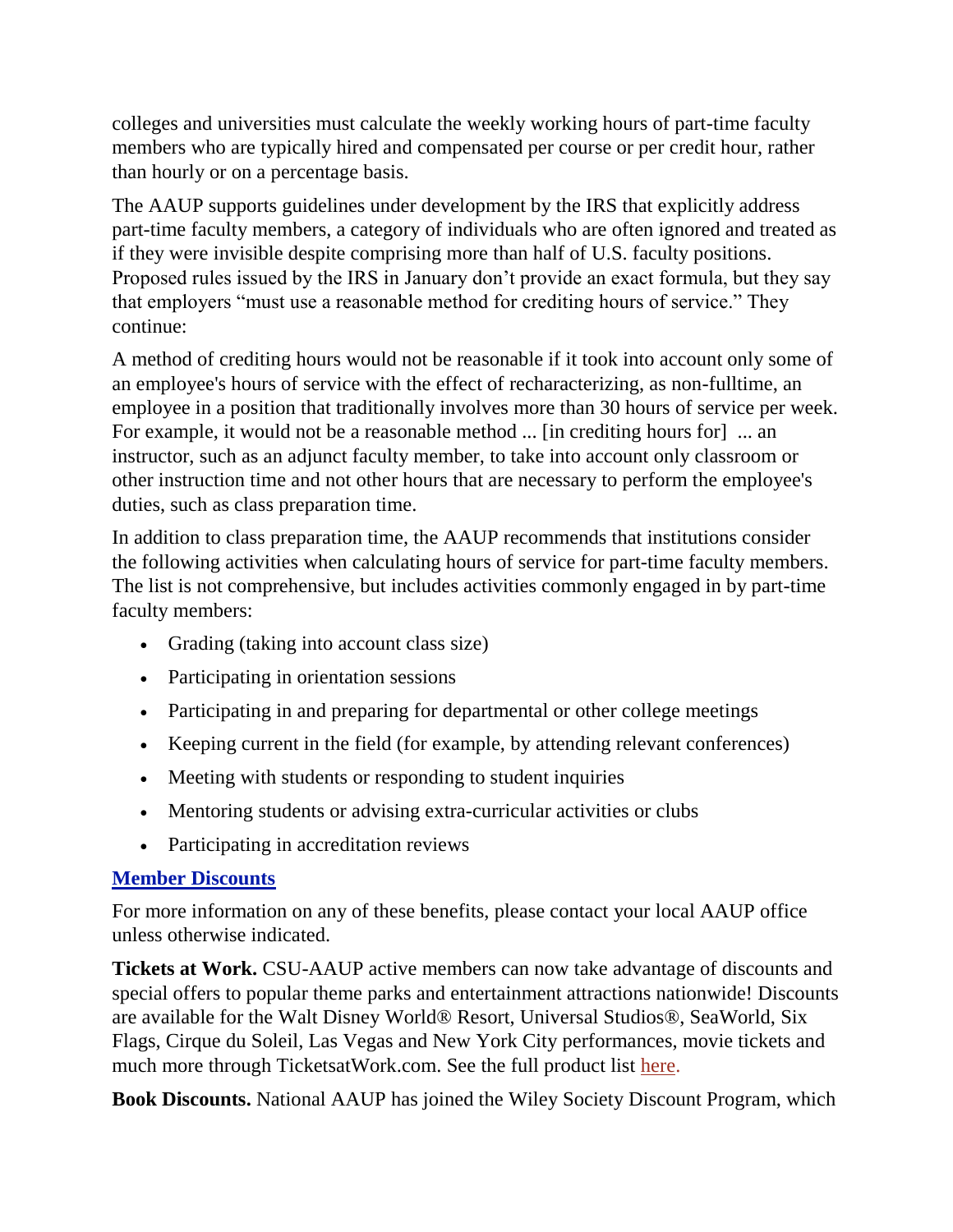will offer its members a 25% discount on Wiley books. The discount is applicable across all subject and discipline areas, including even the Frommer's Guides and Betty Crocker cookbooks. Click [here t](http://lyris.eresources.com:81/t/5286380/5600656/1876/0/)o browse an overview of subjects and titles available through the discount program.

**Cell Phones, Service and Accessories.** CSU-AAUP members can receive a 15% discount on Sprint Nextel plans. This offer extends to members who already have Sprint Nextel service and are not receiving the discount! In addition, Sprint Nextel has created a private online store that only CSU-AAUP members can access with special benefits and discounts.

**Car Rental.** Alamo Rent-A-Car and National Car Rental provide discounts to CSU-AAUP members including up to 20% off regular prices and unlimited mileage.

**Tires.** Town Fair Tire offers a 10% discount off any tire or wheel purchase at all 70 locations in Connecticut, Massachusetts, Rhode Island and New Hampshire. You will also receive free lifetime flat repair, mounting, and lifetime rotation. In addition, you will receive free front wheel alignment with any tire purchase, free installation mounting with every tire purchase, and free snow tire changeover.

**Legal Services.** For \$99, Legal Service Plans, Inc. will provide legal services for members and their families. Personal legal advice and consultation is just a phone call away. Services include a simple will, legal letters and phone calls, and simple document review for no extra charge and special reduced fees for more extensive representation, including real estate closings. For a fixed price, Legal Service Plans is now offering Certified Public Accountant services, including preparation of federal and Connecticut tax returns and a discount of 25% from normal professional rates for meetings and other work on other personal tax issues including tax audits and planning. For more information on the CPA services, please call Legal Service Plans at 1-888-764-5532.

*Academe.* As a CSU-AAUP member, faculty will receive Academe, the bimonthly magazine that analyzes higher education issues from faculty members' perspectives. The magazine begins with an incisive round-up of news affecting professors. Feature articles examine tenure, affirmative action, part-time faculty appointments, distance education, intellectual property, and other timely academic issues. Investigative reports on violations of academic freedom and tenure are regular components. Columns cover legal trends, legislative developments, and new scholarly books.

**Credit Union.** Established in 1946, the Connecticut State Employees Credit Union is a cooperative thrift and loan association, owned and managed by active and retired State of Connecticut employees. They are a full service, state chartered financial institution with locations across Connecticut. CSE Credit Union provides excellent rates on savings while also offering competitively priced loan products.

**Academic Regalia.** Tired of renting academic regalia for university functions? Want to make your cap, gown and hood part of your personal wardrobe? Oak Hall Cap & Gown